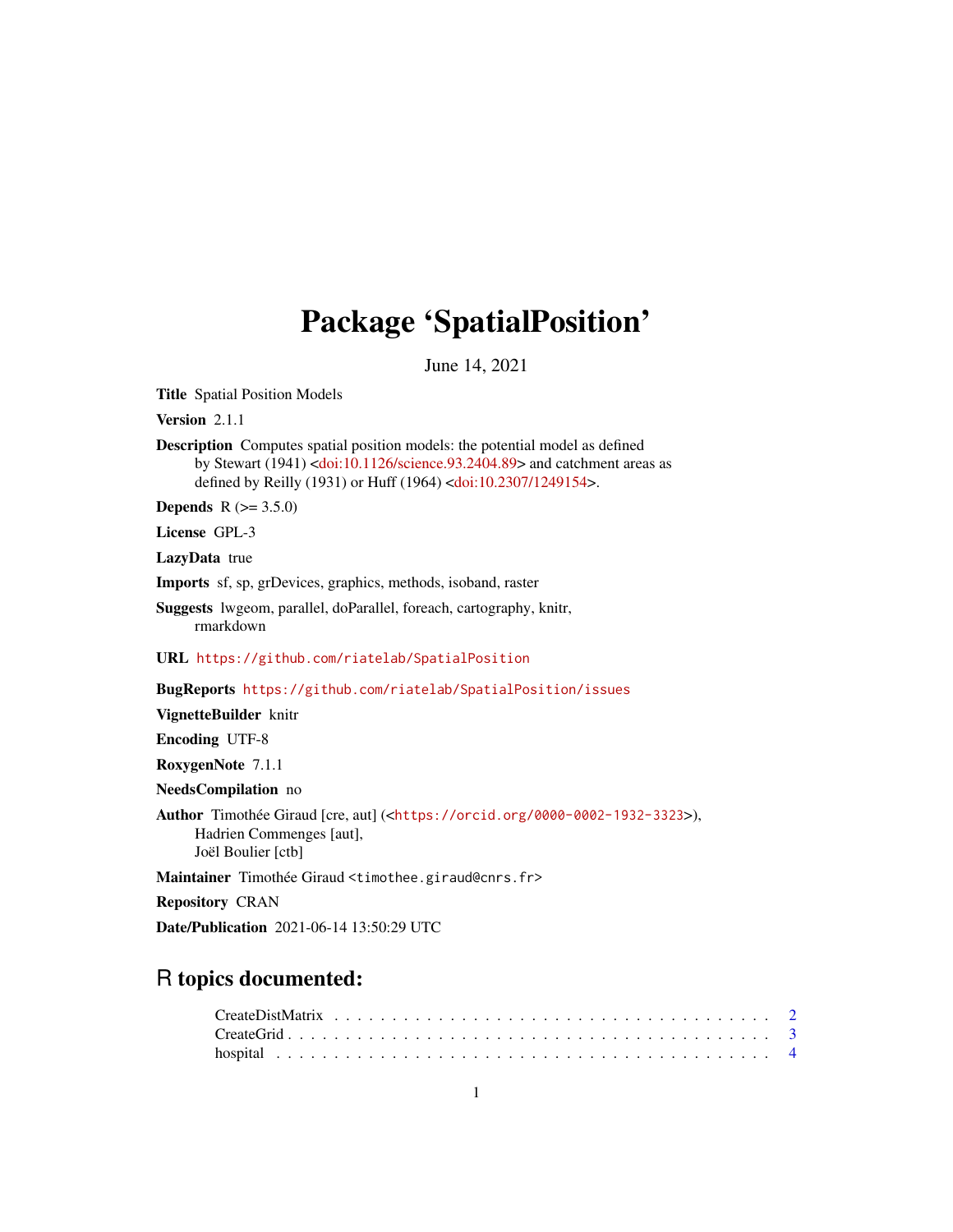## <span id="page-1-0"></span>2 CreateDistMatrix

| huff  |    |
|-------|----|
|       |    |
|       |    |
|       |    |
|       |    |
|       |    |
|       |    |
|       |    |
|       |    |
|       |    |
|       |    |
|       |    |
|       |    |
|       |    |
|       |    |
|       |    |
|       |    |
|       |    |
| Index | 26 |

<span id="page-1-1"></span>CreateDistMatrix *Create a Distance Matrix Between Two Spatial Objects*

## Description

This function creates a distance matrix between two spatial objects (sp or sf objects).

## Usage

```
CreateDistMatrix(knownpts, unknownpts, bypassctrl = FALSE, longlat = TRUE)
```
## Arguments

| knownpts   | sp or sf object; rows of the distance matrix.                                              |
|------------|--------------------------------------------------------------------------------------------|
| unknownpts | sp or sf object; columns of the distance matrix.                                           |
| bypassctrl | logical; bypass the distance matrix size control (see Details).                            |
| longlat    | logical; if FALSE, Euclidean distance, if TRUE Great Circle (WGS84 ellipsoid)<br>distance. |

## Details

The function returns a full matrix of distances in meters. If the matrix to compute is too large (more than 100,000,000 cells, more than 10,000,000 origins or more than 10,000,000 destinations) the function sends a confirmation message to warn users about the amount of RAM mobilized. Use bypassc $tr1 = TRUE$  to skip this control.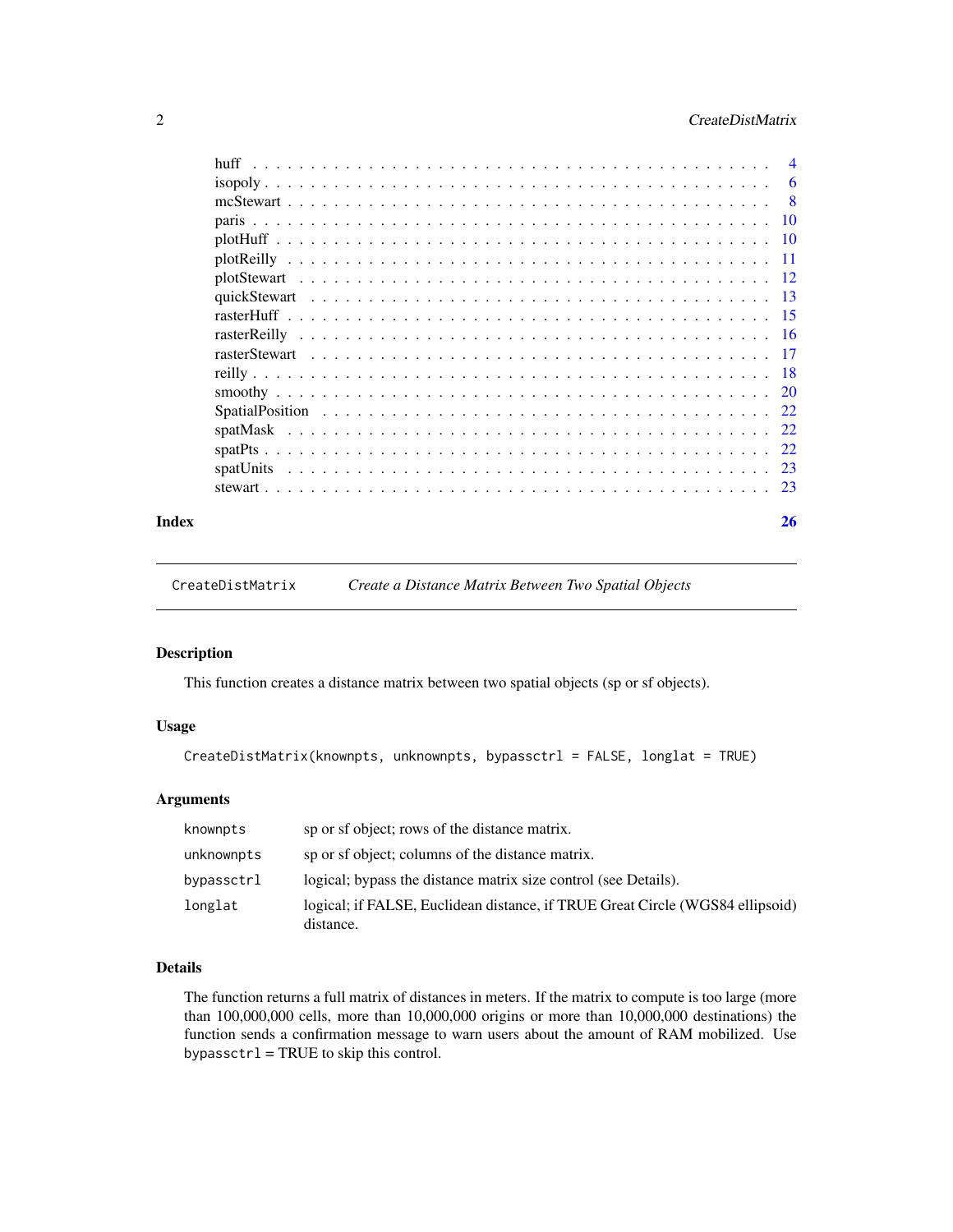#### <span id="page-2-0"></span>CreateGrid 3

## Value

A distance matrix, row names are knownpts row names, column names are unknownpts row names.

### See Also

**[CreateGrid](#page-2-1)** 

## Examples

```
# Create a grid of paris extent and 200 meters
# resolution
data(hospital)
mygrid <- CreateGrid(w = paris, resolution = 200, returnclass = "sf")
# Create a distance matrix between known hospital and mygrid
mymat <- CreateDistMatrix(knownpts = hospital, unknownpts = mygrid,
                          longlat = FALSE)
mymat[1:5,1:5]
nrow(paris)
nrow(mygrid)
dim(mymat)
```
<span id="page-2-1"></span>CreateGrid *Create a Regularly Spaced Points Grid*

#### Description

This function creates a regular grid of points from the extent of a given spatial object and a given resolution.

#### Usage

CreateGrid(w, resolution, returnclass = "sp")

## Arguments

| w           | sp or sf object; the spatial extent of this object is used to create the regular grid.                                            |
|-------------|-----------------------------------------------------------------------------------------------------------------------------------|
| resolution  | numeric; resolution of the grid (in map units). If resolution is not set, the grid<br>will contain around 7500 points. (optional) |
| returnclass | "sp" or "sf"; class of the returned object.                                                                                       |

## Value

The output of the function is a regularly spaced points grid with the extent of w.

## See Also

[CreateDistMatrix](#page-1-1)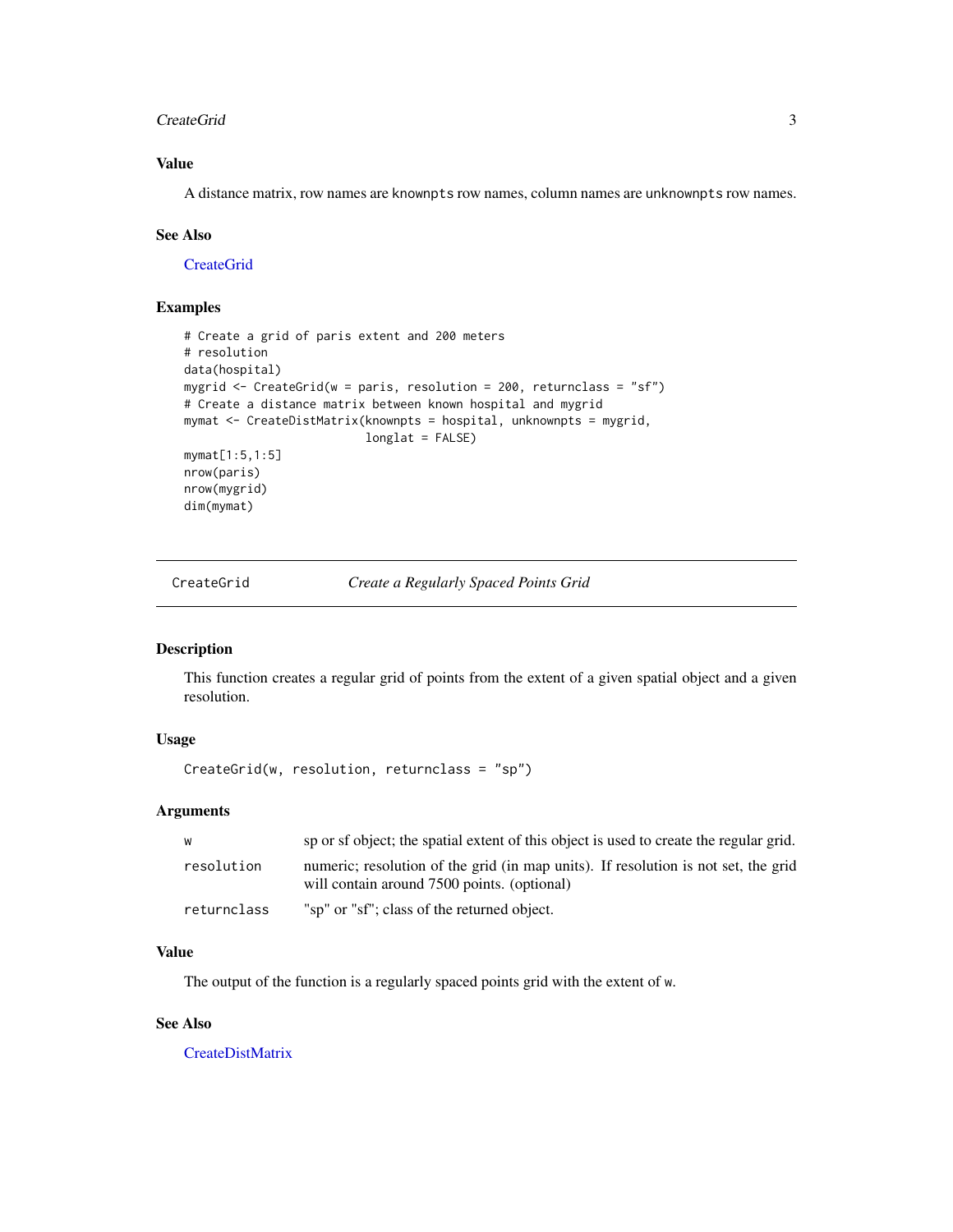<span id="page-3-0"></span>

## Examples

```
# Create a grid of paris extent and 200 meters
# resolution
library(SpatialPosition)
library(sf)
data(hospital)
mygrid <- CreateGrid(w = paris, resolution = 200, returnclass = "sf")
plot(st_geometry(mygrid), cex = 0.1, pch = ".")
plot(st_geometry(paris), border="red", lwd = 2, add = TRUE)
```
hospital *Public Hospitals*

## Description

An sf POINT data frame of 18 public hospitals with their capacity ("capacity" = number of beds).

<span id="page-3-1"></span>

huff *Huff Catchment Areas*

## Description

This function computes the catchment areas as defined by D. Huff (1964).

#### Usage

```
huff(
  knownpts,
 unknownpts,
 matdist,
  varname,
  typefct = "exponential",
  span,
 beta,
  resolution,
 mask,
 bypassctrl = FALSE,longlat = TRUE,
  returnclass = "sp"
)
```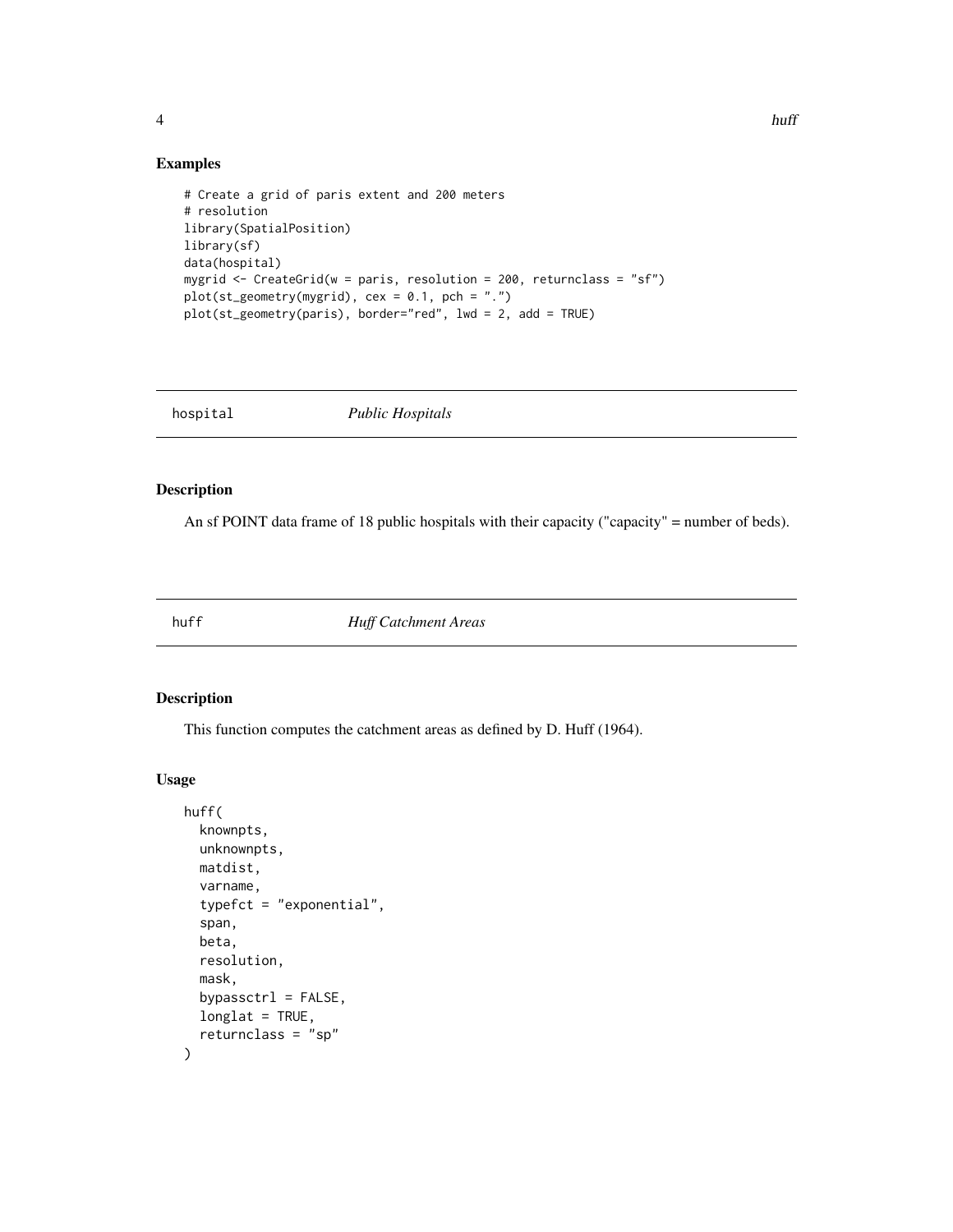## Arguments

| knownpts    | sp or sf object; this is the set of known observations to estimate the catchment<br>areas from.                                                                                                                                                                                                                                                                                                                                 |
|-------------|---------------------------------------------------------------------------------------------------------------------------------------------------------------------------------------------------------------------------------------------------------------------------------------------------------------------------------------------------------------------------------------------------------------------------------|
| unknownpts  | sp or sf object; this is the set of unknown units for which the function computes<br>the estimates. Not used when resolution is set up. (optional)                                                                                                                                                                                                                                                                              |
| matdist     | matrix; distance matrix between known observations and unknown units for<br>which the function computes the estimates. Row names match the row names<br>of knownpts and column names match the row names of unknownpts. matdist<br>can contain any distance metric (time distance or euclidean distance for ex-<br>ample). If matdist is not set, the distance matrix is automaticly built with<br>CreateDistMatrix. (optional) |
| varname     | character; name of the variable in the knownpts dataframe from which values<br>are computed. Quantitative variable with no negative values.                                                                                                                                                                                                                                                                                     |
| typefct     | character; spatial interaction function. Options are "pareto" (means power law)<br>or "exponential". If "pareto" the interaction is defined as: $(1 + alpha * mDis-$<br>tance) $\wedge$ (-beta). If "exponential" the interaction is defined as: exp(-alpha $*$<br>mDistance ^ beta). The alpha parameter is computed from parameters given by<br>the user (beta and span).                                                     |
| span        | numeric; distance where the density of probability of the spatial interaction func-<br>tion equals 0.5.                                                                                                                                                                                                                                                                                                                         |
| beta        | numeric; impedance factor for the spatial interaction function.                                                                                                                                                                                                                                                                                                                                                                 |
| resolution  | numeric; resolution of the output grid (in map units). If resolution is not set, the<br>grid will contain around 7000 points. (optional)                                                                                                                                                                                                                                                                                        |
| mask        | sp or sf object; the spatial extent of this object is used to create the regularly<br>spaced points output. (optional)                                                                                                                                                                                                                                                                                                          |
| bypassctrl  | logical; bypass the distance matrix size control (see CreateDistMatrix De-<br>tails).                                                                                                                                                                                                                                                                                                                                           |
| longlat     | logical; if FALSE, Euclidean distance, if TRUE Great Circle (WGS84 ellipsoid)<br>distance.                                                                                                                                                                                                                                                                                                                                      |
| returnclass | "sp" or "sf"; class of the returned object.                                                                                                                                                                                                                                                                                                                                                                                     |

## Value

Point object with the computed catchment areas in a new field named OUTPUT.

## References

HUFF D. (1964) Defining and Estimating a Trading Area. Journal of Marketing, 28: 34-38.

## See Also

[huff,](#page-3-1) [rasterHuff,](#page-14-1) [plotHuff,](#page-9-1) [CreateGrid,](#page-2-1) [CreateDistMatrix.](#page-1-1)

#### <span id="page-4-0"></span>huff 5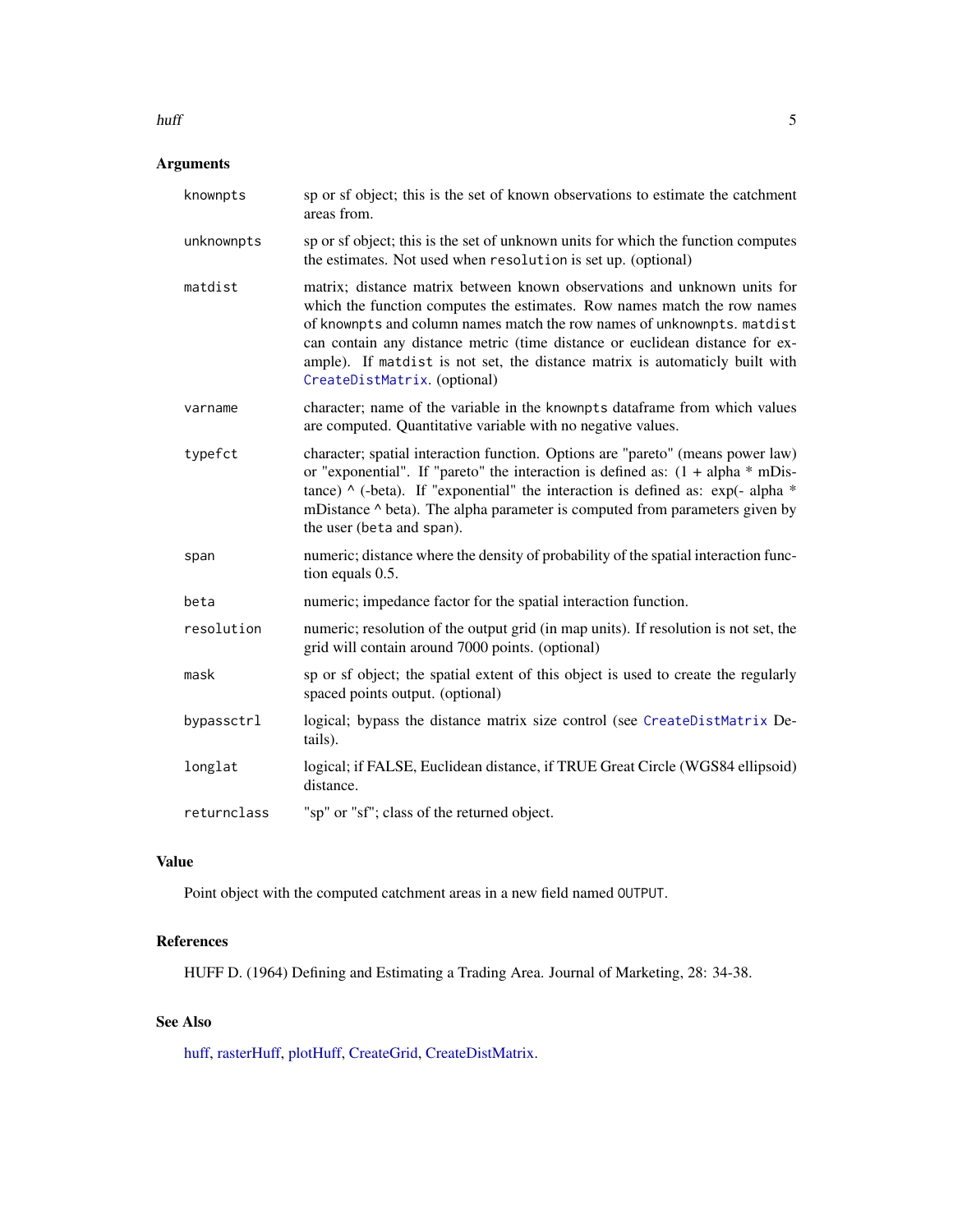#### Examples

```
# Create a grid of paris extent and 200 meters
# resolution
data(hospital)
mygrid \le CreateGrid(w = paris, resolution = 200, returnclass = "sf")
# Create a distance matrix between known points (hospital) and mygrid
mymat <- CreateDistMatrix(knownpts = hospital, unknownpts = mygrid,
                          longlat = FALSE)
# Compute Huff catchment areas from known points (hospital) on a given
# grid (mygrid) using a given distance matrix (mymat)
myhuff <- huff(knownpts = hospital, unknownpts = mygrid,
               matdist = mymat, varname = "capacity",
               typefct = "exponential", span = 1250,
               beta = 3, mask = paris, returnclass = "sf")
# Compute Huff catchment areas from known points (hospital) on a
# grid defined by its resolution
myhuff2 <- huff(knownpts = hospital, varname = "capacity",
                typefct = "exponential", span = 1250, beta = 3,
                resolution = 200, mask = paris, returnclass= "sf")
# The two methods have the same result
identical(myhuff, myhuff2)
# the function output an sf object
class(myhuff)
```
<span id="page-5-1"></span>isopoly *Create Spatial Polygons Contours from a Raster*

#### Description

This function creates spatial polygons of contours from a raster.

### Usage

```
isopoly(
  x,
 nclass = 8,
 breaks,
 mask,
 xcoords = "COORDX",
 ycoords = "COORDY",
  var = "OUTPUT",
  returnclass = "sp"
)
```

| X      | sf POINT data.frame; must contain X, Y and OUTPUT fields. |
|--------|-----------------------------------------------------------|
| nclass | numeric: a number of class.                               |

<span id="page-5-0"></span>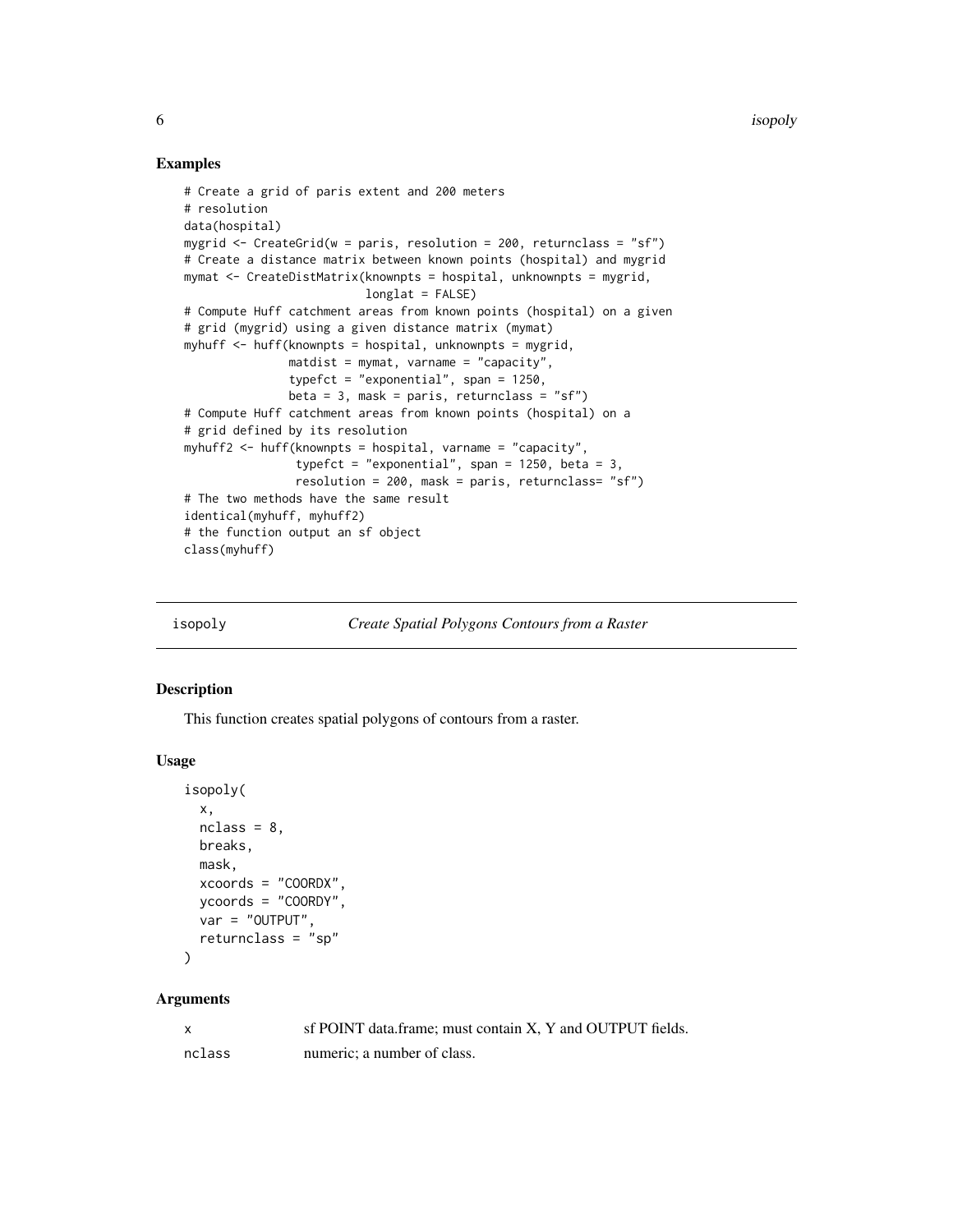#### <span id="page-6-0"></span>isopoly and the set of the set of the set of the set of the set of the set of the set of the set of the set of the set of the set of the set of the set of the set of the set of the set of the set of the set of the set of t

| breaks      | numeric; a vector of break values.                       |
|-------------|----------------------------------------------------------|
| mask        | sf POLYGON data.frame; mask used to clip contour shapes. |
| xcoords     | character; name of the X coordinates field in x.         |
| ycoords     | character; name of the Y coordinates field in x.         |
| var         | character; name of the OUTPUT field in x.                |
| returnclass | "sp" or "sf"; class of the returned object.              |

#### Value

The output is an sf POLYGON data.frame. The data frame contains four fields: id (id of each polygon), min and max (minimum and maximum breaks of the polygon), center (central values of classes).

#### See Also

[stewart.](#page-22-1)

```
data(hospital)
# Compute Stewart potentials
mystewart <- stewart(knownpts = hospital, varname = "capacity",
                     typefct = "exponential", span = 1000, beta = 3,
                     mask = pairs, returns = "sf")# Create contour
contourpoly \leq isopoly(x = mystewart,
                       nclass = 6,
                       mask = paris, returnclass = "sf")
library(sf)
plot(st_geometry(contourpoly))
if(require(cartography)){
 # Created breaks
 bks <- sort(unique(c(contourpoly$min, contourpoly$max)))
 opar <- par(mar = c(\emptyset, \emptyset, 1.2, \emptyset))
 # Display the map
 chorolayer(x = contourpoly,var = "center", legend.pos = "topleft",
             breaks = bks, border = "grey90",
             1wd = 0.2,legend.title.txt = "Potential number\nof beds in the\nneighbourhood",
             legend.values.rnd = 0)
 plot(st_geometry(paris), add = TRUE)
 propSymbolsLayer(x = hospital, var = "capacity",
                   legend.pos = "right",
                   legend.title.txt = "Number of beds",
                   col = "#ff000020")
 layoutLayer(title = "Global Accessibility to Public Hospitals",
              sources = ", author = ")
 par(opar)
}
```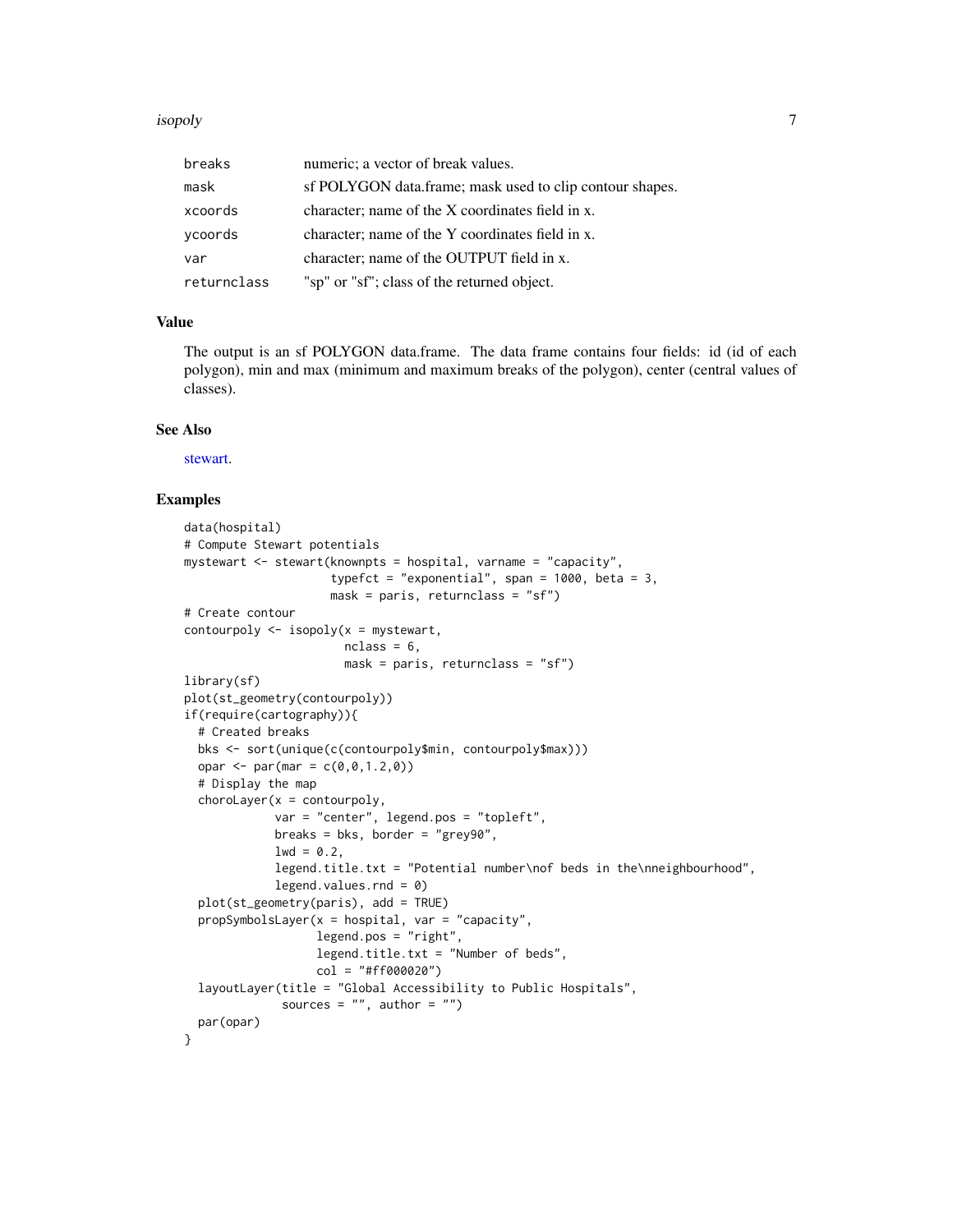<span id="page-7-0"></span>

## Description

This function computes Stewart potentials using parallel computation.

## Usage

```
mcStewart(
  knownpts,
  unknownpts,
  varname,
  typefct = "exponential",
  span,
  beta,
  resolution,
  mask,
  cl,
  size = 1000,
  longlat = TRUE,returnclass = "sp"
)
```

| knownpts   | sp or sf object; this is the set of known observations to estimate the potentials<br>from.                                                                                                                                                                                                                                                                                          |
|------------|-------------------------------------------------------------------------------------------------------------------------------------------------------------------------------------------------------------------------------------------------------------------------------------------------------------------------------------------------------------------------------------|
| unknownpts | sp or sf object; this is the set of unknown units for which the function computes<br>the estimates. Not used when resolution is set up. (optional)                                                                                                                                                                                                                                  |
| varname    | character; name of the variable in the knownpts dataframe from which potentials<br>are computed. Quantitative variable with no negative values.                                                                                                                                                                                                                                     |
| typefct    | character; spatial interaction function. Options are "pareto" (means power law)<br>or "exponential". If "pareto" the interaction is defined as: $(1 + alpha * mDis-$<br>tance) $\wedge$ (-beta). If "exponential" the interaction is defined as: exp(- alpha $*$<br>mDistance $\wedge$ beta). The alpha parameter is computed from parameters given by<br>the user (beta and span). |
| span       | numeric; distance where the density of probability of the spatial interaction func-<br>tion equals 0.5.                                                                                                                                                                                                                                                                             |
| beta       | numeric; impedance factor for the spatial interaction function.                                                                                                                                                                                                                                                                                                                     |
| resolution | numeric; resolution of the output SpatialPointsDataFrame (in map units). If<br>resolution is not set, the grid will contain around 7250 points. (optional)                                                                                                                                                                                                                          |
| mask       | sp or sf object; the spatial extent of this object is used to create the regularly<br>spaced points output. (optional)                                                                                                                                                                                                                                                              |
| cl         | numeric; number of clusters. By default cl is determined using parallel: : detectCores().                                                                                                                                                                                                                                                                                           |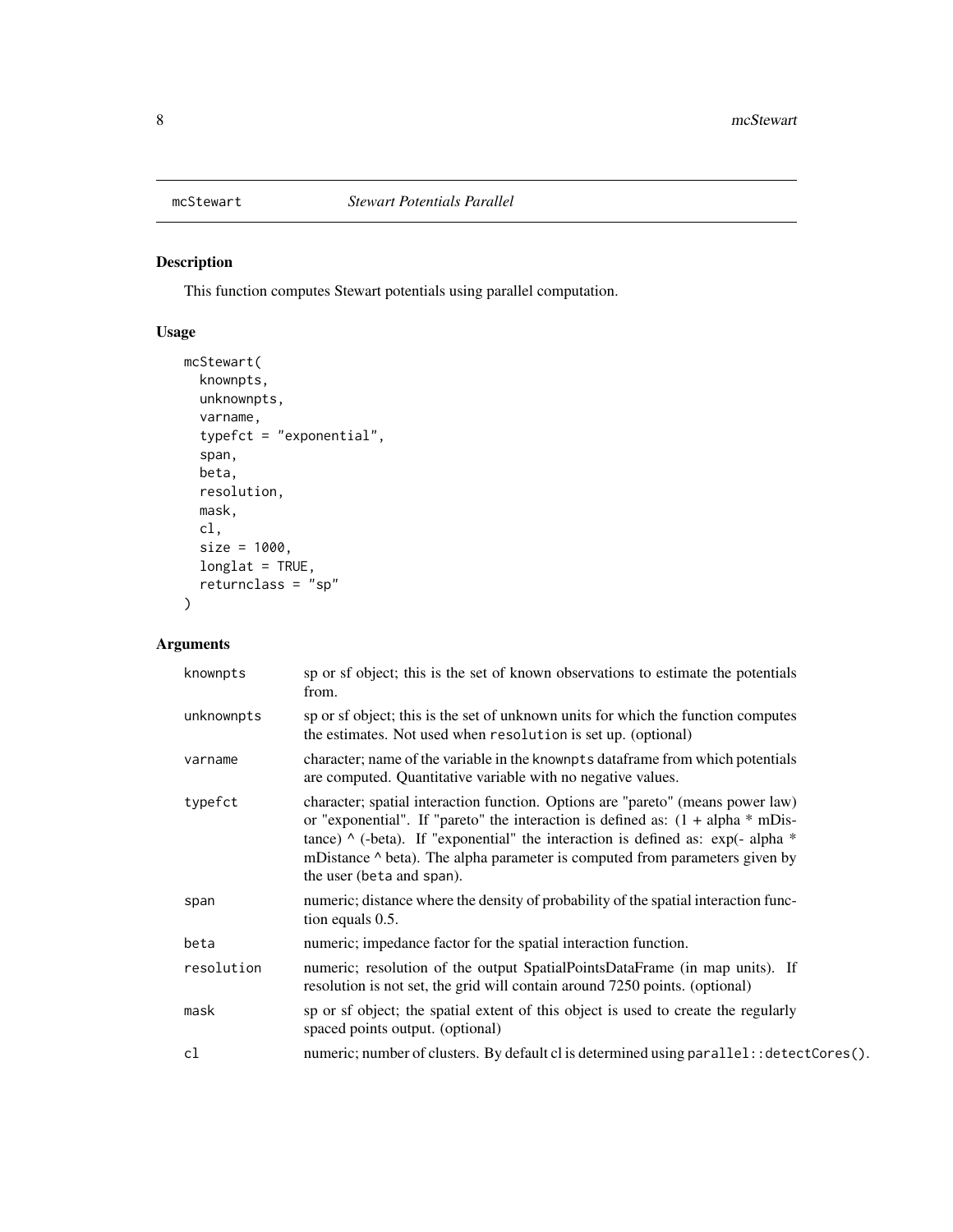#### <span id="page-8-0"></span>mcStewart 9

| size        | numeric; mcStewart splits unknownpts in chunks, size indicates the size of each<br>chunks. |
|-------------|--------------------------------------------------------------------------------------------|
| longlat     | logical; if FALSE, Euclidean distance, if TRUE Great Circle (WGS84 ellipsoid)<br>distance. |
| returnclass | "sp" or "sf"; class of the returned object.                                                |

#### Details

The parallel implementation splits potentials computations along chunks of unknownpts (or chunks of the grid defined using resolution).

#### Value

Point object with the computed potentials in a new field named OUTPUT.

#### See Also

[stewart.](#page-22-1)

```
## Not run:
if(require(cartography)){
 nuts3.spdf@data <- nuts3.df
  t1 <- system.time(
    s1 \le stewart(knownpts = nuts3.spdf, resolution = 40000,
                  varname = "pop2008",
                  typefct = "exponential", span = 100000,
                  beta = 3, mask = nuts3.spdf, returnclass = "sf")
  )
  t2 <- system.time(
    s2 <- mcStewart(knownpts = nuts3.spdf, resolution = 40000,
                     varname = "pop2008",
                     typefct = "exponential", span = 100000,
                    beta = 3, mask = nuts3.spdf, cl = 3, size = 500.
                     returnclass = "sf")
  )
  identical(s1, s2)
  cat("Elapsed time\n", "stewart:", t1[3], "\n mcStewart:",t2[3])
  iso \le isopoly(x = s2,
                 breaks = c(0,1000000,2000000, 5000000, 10000000, 20000000,
                             200004342),
                 mask = nuts3.spdf, returnclass = "sf")
  # cartography
  opar <- par(mar = c(\emptyset, \emptyset, 1.2, \emptyset))
  bks <- sort(unique(c(iso$min, iso$max)))
  choroLayer(x = iso, var = "center", breaks = bks, border = NA,
             legend.title.txt = "pop")
  layoutLayer("potential population", "","", scale = NULL)
  par(opar)
```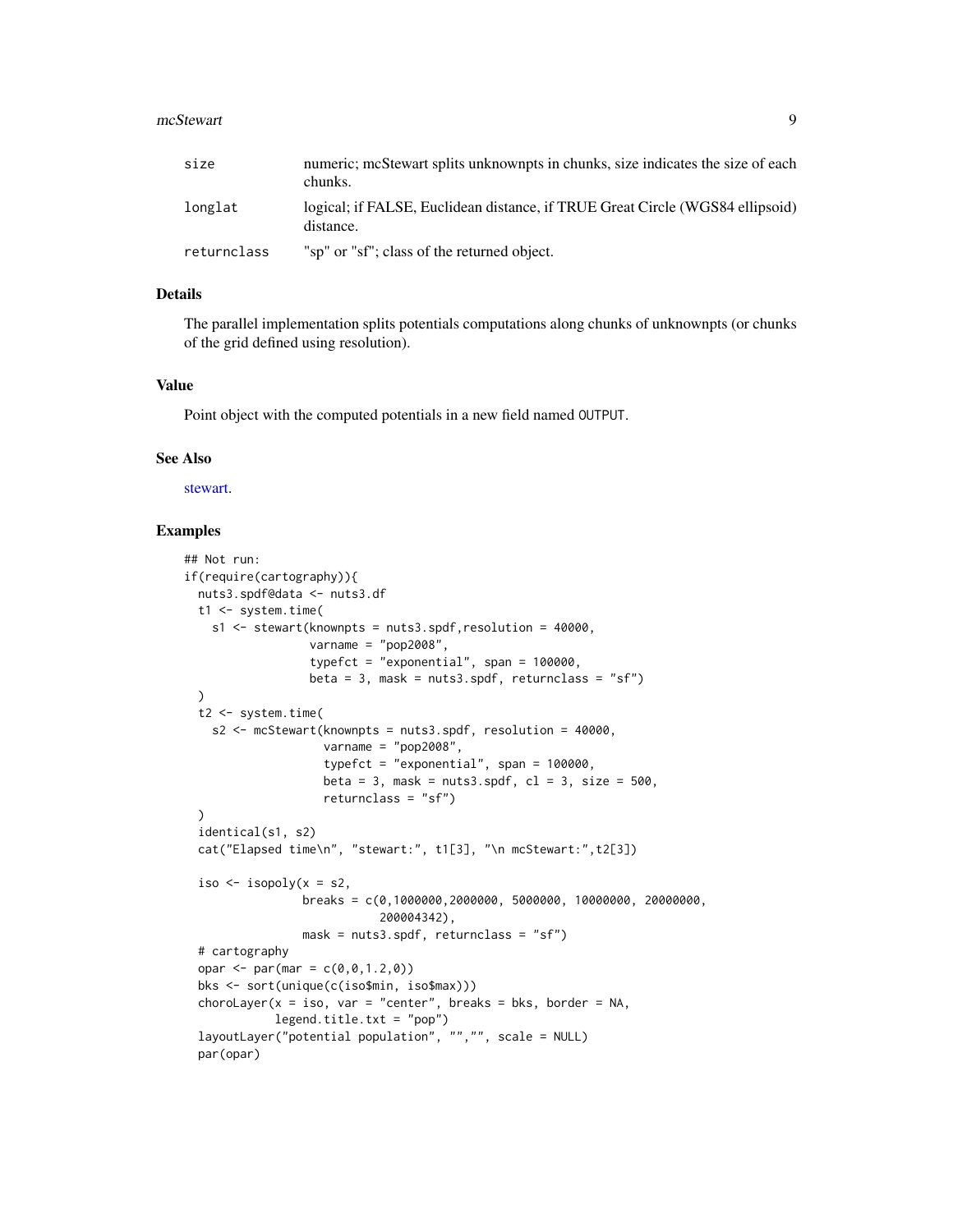```
}
## End(Not run)
```
paris *Paris Polygon*

## Description

An sf POLYGON data frame of the Paris perimeter.

<span id="page-9-1"></span>

| Plot a Huff Raster<br>plotHuff |  |
|--------------------------------|--|
|--------------------------------|--|

#### Description

This function plots the raster produced by the [rasterHuff](#page-14-1) function.

#### Usage

plotHuff(x, add = FALSE)

#### Arguments

|     | raster; output of the rasterHuff function.                                       |
|-----|----------------------------------------------------------------------------------|
| add | logical; if TRUE the raster is added to the current plot, if FALSE the raster is |
|     | displayed in a new plot.                                                         |

## Value

Display the raster nicely.

## See Also

[huff,](#page-3-1) [rasterHuff.](#page-14-1)

```
data(hospital)
# Compute Huff catchment areas from known points (hospital) on a
# grid defined by its resolution
myhuff <- huff(knownpts = hospital, varname = "capacity",
               typefct = "exponential", span = 750, beta = 2,
               resolution = 100, mask = paris, returnclass = "sf")
# Create a raster of huff values
myhuffraster \leq rasterHuff(x = myhuff, mask = paris)
plotHuff(myhuffraster)
```
<span id="page-9-0"></span>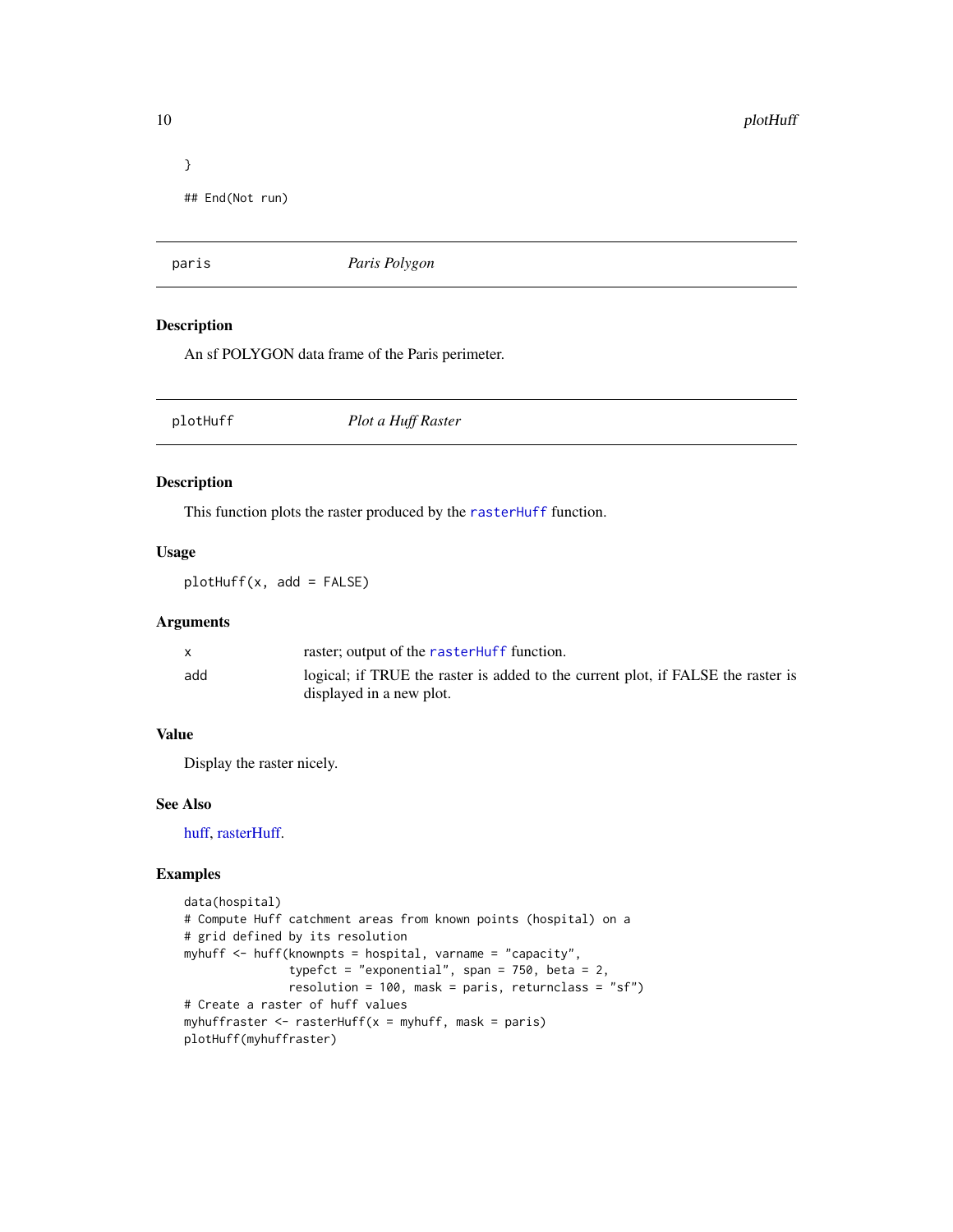<span id="page-10-1"></span><span id="page-10-0"></span>

#### Description

This function plots the raster produced by the [rasterReilly](#page-15-1) function.

#### Usage

 $plotReilly(x, add = FALSE, col = rainbow)$ 

## Arguments

| $\mathsf{x}$ | raster; output of the raster Reilly function.                                                                |
|--------------|--------------------------------------------------------------------------------------------------------------|
| add          | logical; if TRUE the raster is added to the current plot, if FALSE the raster is<br>displayed in a new plot. |
| col          | function; color ramp function, such as color RampPalette.                                                    |

## Details

Display the raster nicely.

### See Also

[reilly,](#page-17-1) [rasterReilly.](#page-15-1)

```
data(hospital)
# Compute Reilly catchment areas from known points (hospital) on a
# grid defined by its resolution
myreilly <- reilly(knownpts = hospital, varname = "capacity",
                   typefct = "exponential", span = 1250, beta = 3,
                   resolution = 200, mask = paris, returnclass = 'sf')
# Create a raster of reilly values
myreillyraster \leq rasterReilly(x = myreilly, mask = paris)
# Plot the raster nicely
plotReilly(x = myreillyraster)
```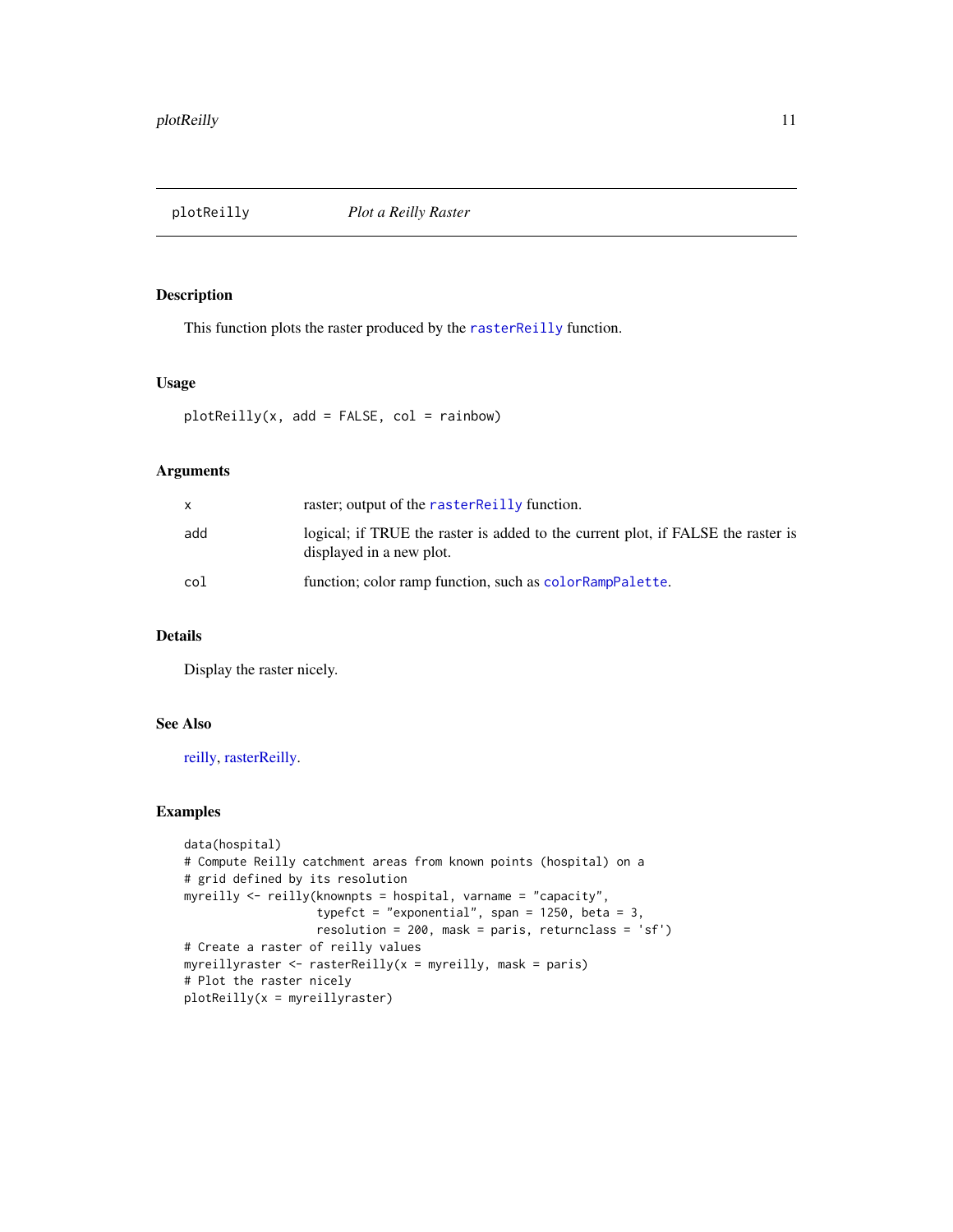<span id="page-11-1"></span><span id="page-11-0"></span>

## Description

This function plots the raster produced by the [rasterStewart](#page-16-1) function.

#### Usage

```
plotStewart(
  x,
 add = FALSE,breaks = NULL,
 typec = "equal",
 nclass = 5,
 legend.rnd = 0,
 col = colorRampPalette(c("#FEA3A3", "#980000"))
)
```
## Arguments

| $\times$   | raster; output of the raster Stewart function.                                                               |
|------------|--------------------------------------------------------------------------------------------------------------|
| add        | logical; if TRUE the raster is added to the current plot, if FALSE the raster is<br>displayed in a new plot. |
| breaks     | numeric; vector of break values to map. If used, this parameter overrides typec<br>and nclass parameters     |
| typec      | character; either "equal" or "quantile", how to discretize the values.                                       |
| nclass     | numeric (integer), number of classes.                                                                        |
| legend.rnd | numeric (integer); number of digits used to round the values displayed in the<br>legend.                     |
| col        | function; color ramp function, such as colorRampPalette.                                                     |

## Value

Display the raster nicely and return the list of break values (invisible).

## See Also

[stewart,](#page-22-1) [rasterStewart,](#page-16-1) [quickStewart,](#page-12-1) [CreateGrid,](#page-2-1) [CreateDistMatrix.](#page-1-1)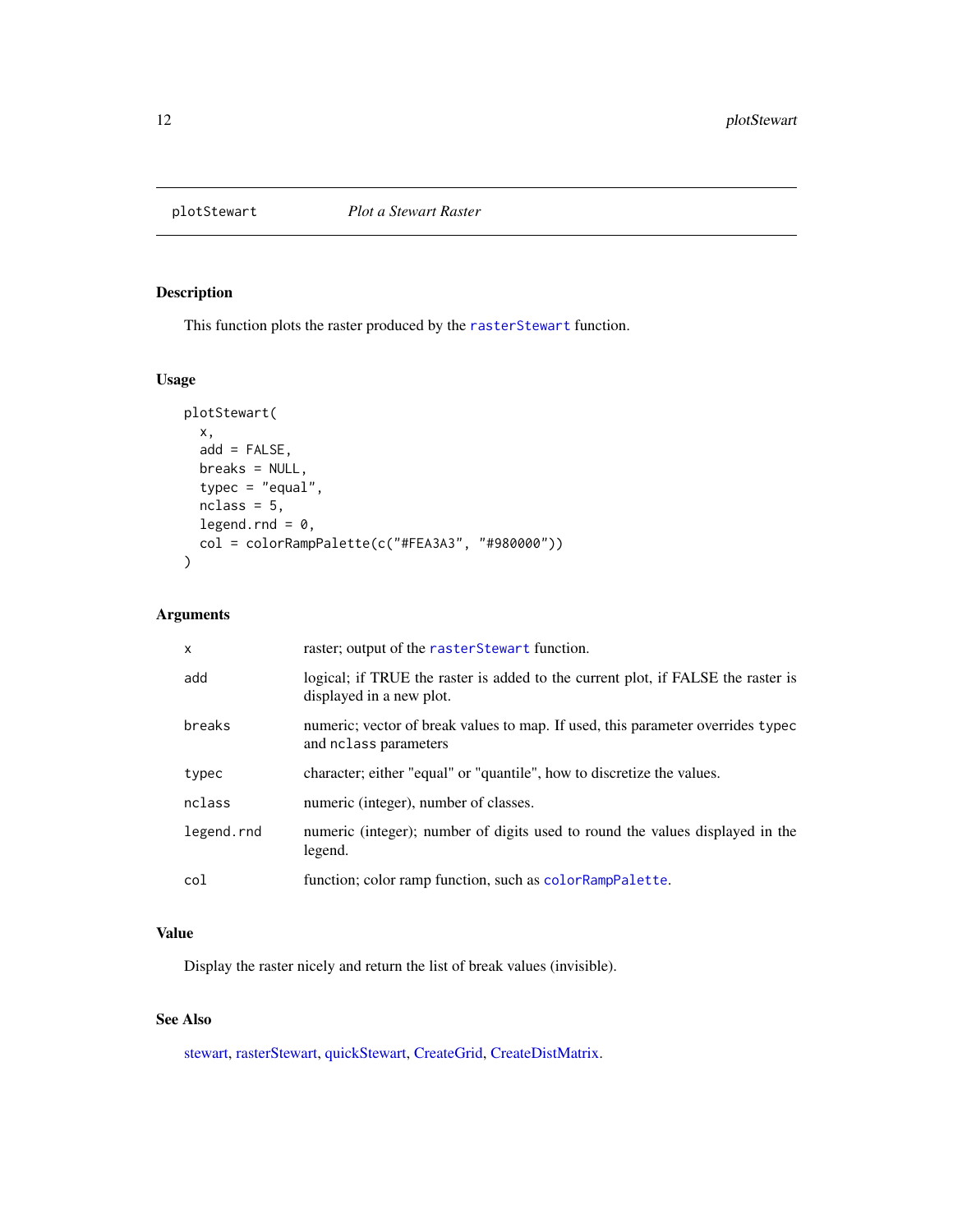## <span id="page-12-0"></span>quickStewart 13

#### Examples

```
data(hospital)
# Compute Stewart potentials from known points (hospital) on a
# grid defined by its resolution
mystewart <- stewart(knownpts = hospital, varname = "capacity",
                     typefct = "exponential", span = 1000, beta = 3,
                     resolution = 100, mask = paris)
# Create a raster of potentials values
mystewartraster \leq rasterStewart(x = mystewart, mask = paris)
# Plot stewart potentials nicely
plotstewart(x = mystewartraster, add = FALSE, nclass = 5)
# Can be used to obtain break values
break.values \leq plotStewart(x = mystewartraster, add = FALSE, nclass = 5)
break.values
```
<span id="page-12-1"></span>quickStewart *Create Polygons of Potentials Contours*

#### Description

This function is a wrapper around [stewart,](#page-22-1) and [isopoly](#page-5-1) functions. Providing only the main parameters of these functions, it simplifies a lot the computation of potentials. This function creates polygons of potential values. It also allows to compute directly the ratio between the potentials of two variables.

#### Usage

```
quickStewart(
  x,
  spdf,
  df,
  spdfid = NULL,
  dfid = NULL,
  var,
  var2,
  typefct = "exponential",
  span,
 beta,
  resolution,
 mask,
 nclass = 8,
 breaks,
 bypassctrl = FALSE,
  returnclass = "sp"
)
```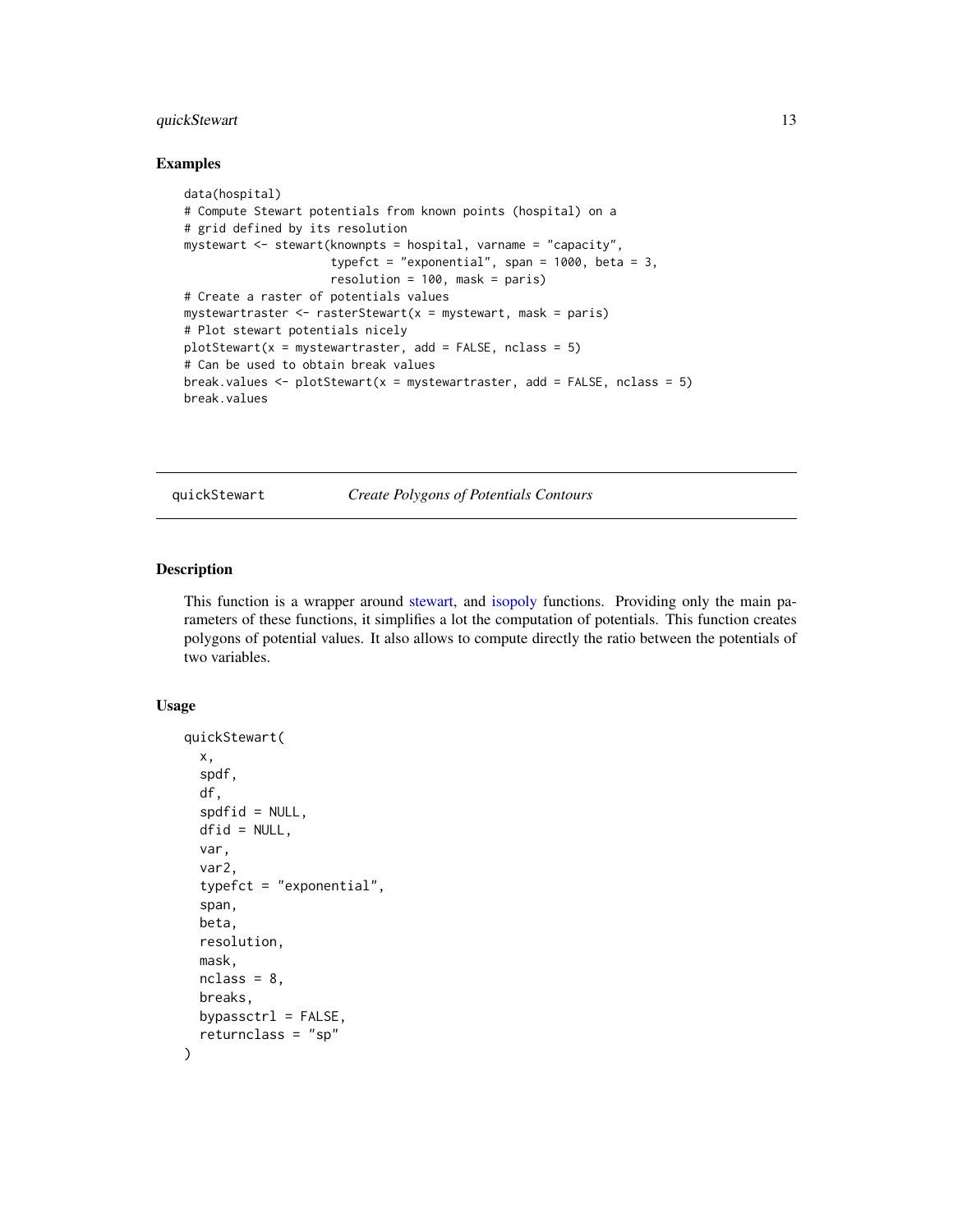## <span id="page-13-0"></span>Arguments

| x           | sp or sf object; this is the set of known observations to estimate the potentials<br>from.                                                                                                                                                                                                                                                                                  |
|-------------|-----------------------------------------------------------------------------------------------------------------------------------------------------------------------------------------------------------------------------------------------------------------------------------------------------------------------------------------------------------------------------|
| spdf        | a SpatialPolygonsDataFrame.                                                                                                                                                                                                                                                                                                                                                 |
| df          | a data frame that contains the values to compute                                                                                                                                                                                                                                                                                                                            |
| spdfid      | name of the identifier field in spdf, default to the first column of the spdf data<br>frame. (optional)                                                                                                                                                                                                                                                                     |
| dfid        | name of the identifier field in df, default to the first column of df. (optional)                                                                                                                                                                                                                                                                                           |
| var         | name of the numeric field in df used to compute potentials.                                                                                                                                                                                                                                                                                                                 |
| var2        | name of the numeric field in df used to compute potentials. This field is used for<br>ratio computation (see Details).                                                                                                                                                                                                                                                      |
| typefct     | character; spatial interaction function. Options are "pareto" (means power law)<br>or "exponential". If "pareto" the interaction is defined as: $(1 + alpha * mDis-$<br>tance) $\wedge$ (-beta). If "exponential" the interaction is defined as: exp(-alpha $*$<br>mDistance ^ beta). The alpha parameter is computed from parameters given by<br>the user (beta and span). |
| span        | numeric; distance where the density of probability of the spatial interaction func-<br>tion equals 0.5.                                                                                                                                                                                                                                                                     |
| beta        | numeric; impedance factor for the spatial interaction function.                                                                                                                                                                                                                                                                                                             |
| resolution  | numeric; resolution of the output SpatialPointsDataFrame (in map units). If<br>resolution is not set, the grid will contain around 7250 points. (optional)                                                                                                                                                                                                                  |
| mask        | sp or sf object; the spatial extent of this object is used to create the regularly<br>spaced points output. (optional)                                                                                                                                                                                                                                                      |
| nclass      | numeric; a targeted number of classes (default to 8). Not used if breaks is set.                                                                                                                                                                                                                                                                                            |
| breaks      | numeric; a vector of values used to discretize the potentials.                                                                                                                                                                                                                                                                                                              |
| bypassctrl  | logical; bypass the distance matrix size control (see CreateDistMatrix De-<br>tails).                                                                                                                                                                                                                                                                                       |
| returnclass | "sp" or "sf"; class of the returned object.                                                                                                                                                                                                                                                                                                                                 |

## Details

If var2 is provided, the ratio between the potentials of var (numerator) and var2 (denominator) is computed.

## Value

A polyfon object is returned ("sp" or "sf", see [isopoly](#page-5-1) Value).

## See Also

[stewart,](#page-22-1) [isopoly](#page-5-1)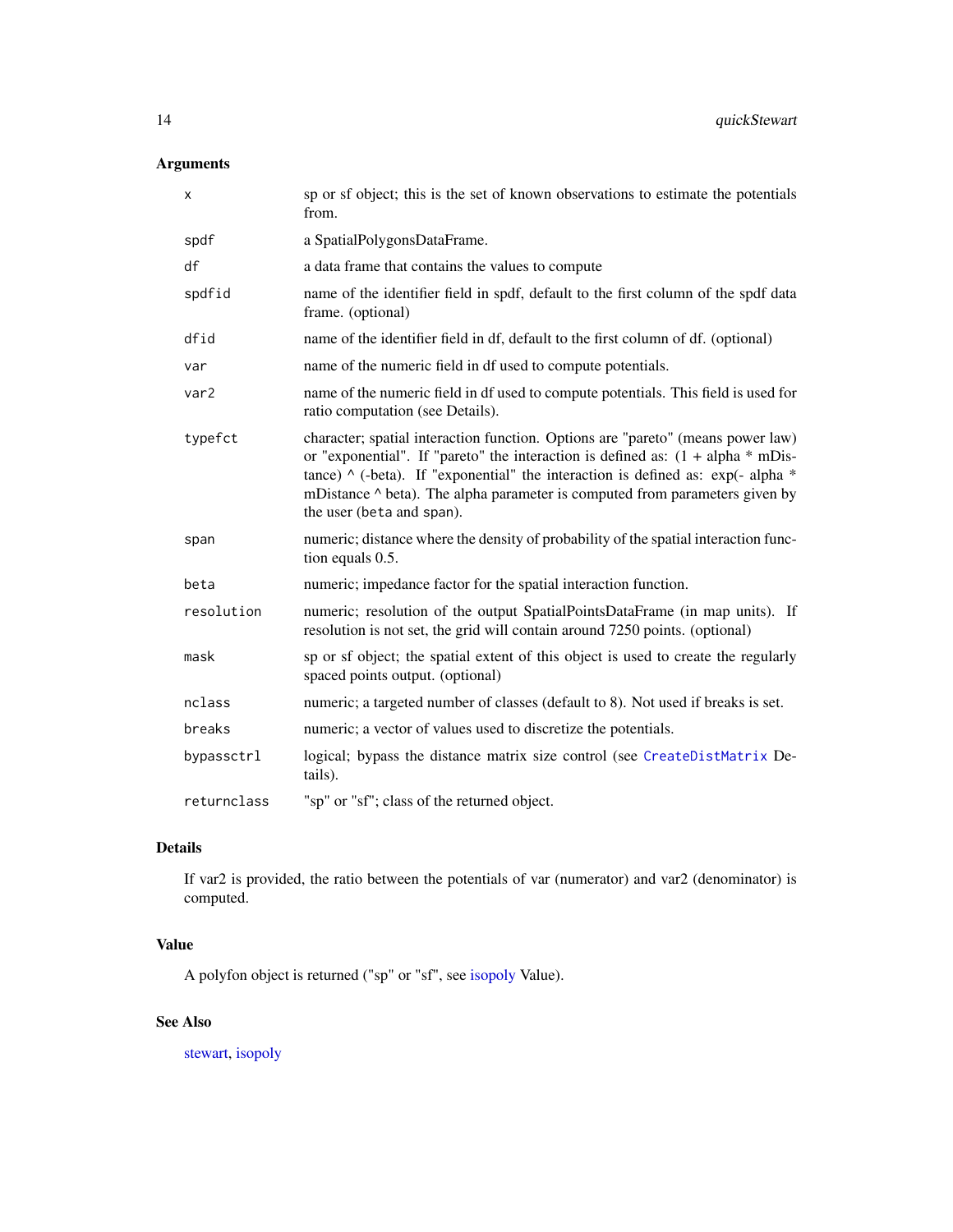#### <span id="page-14-0"></span>rasterHuff 15

#### Examples

```
# load data
data("hospital")
# Compute potentials
pot <- quickStewart(x = hospital,
                    var = "capacity".span = 1000,
                    beta = 2, mask = paris,
                    returnclass = "sf")
# cartography
if(require("cartography")){
  breaks <- sort(c(unique(pot$min), max(pot$max)), decreasing = FALSE)
  chorolayer(x = pot,var = "center", breaks = breaks,
             legend.pos = "topleft",
             legend.title.txt = "Nb. of Beds")
}
# Compute a ratio of potentials
hospital$dummy <- hospital$capacity + c(rep(50, 18))
pot2 <- quickStewart(x = hospital,
                     var = "capacity",
                     var2 = "dummy",span = 1000,
                     beta = 2,
                     mask = paris,
                     returnclass = "sf")
# cartography
if(require("cartography")){
  breaks <- sort(c(unique(pot2$min), max(pot2$max)), decreasing = FALSE)
  chorolayer(x = pot2,var = "center", breaks = breaks,
             legend.pos = "topleft",legend.values.rnd = 3,
             legend.title.txt = "Nb. of DummyBeds")
}
```
<span id="page-14-1"></span>rasterHuff *Create a Raster from a Huff SpatialPointsDataFrame*

## Description

This function creates a raster from a regularly spaced Huff grid (output of the [huff](#page-3-1) function).

## Usage

 $rasterHuff(x, mask = NULL)$ 

| x    | sp or sf object; output of the huff function.                       |
|------|---------------------------------------------------------------------|
| mask | sp or sf object; this object is used to clip the raster. (optional) |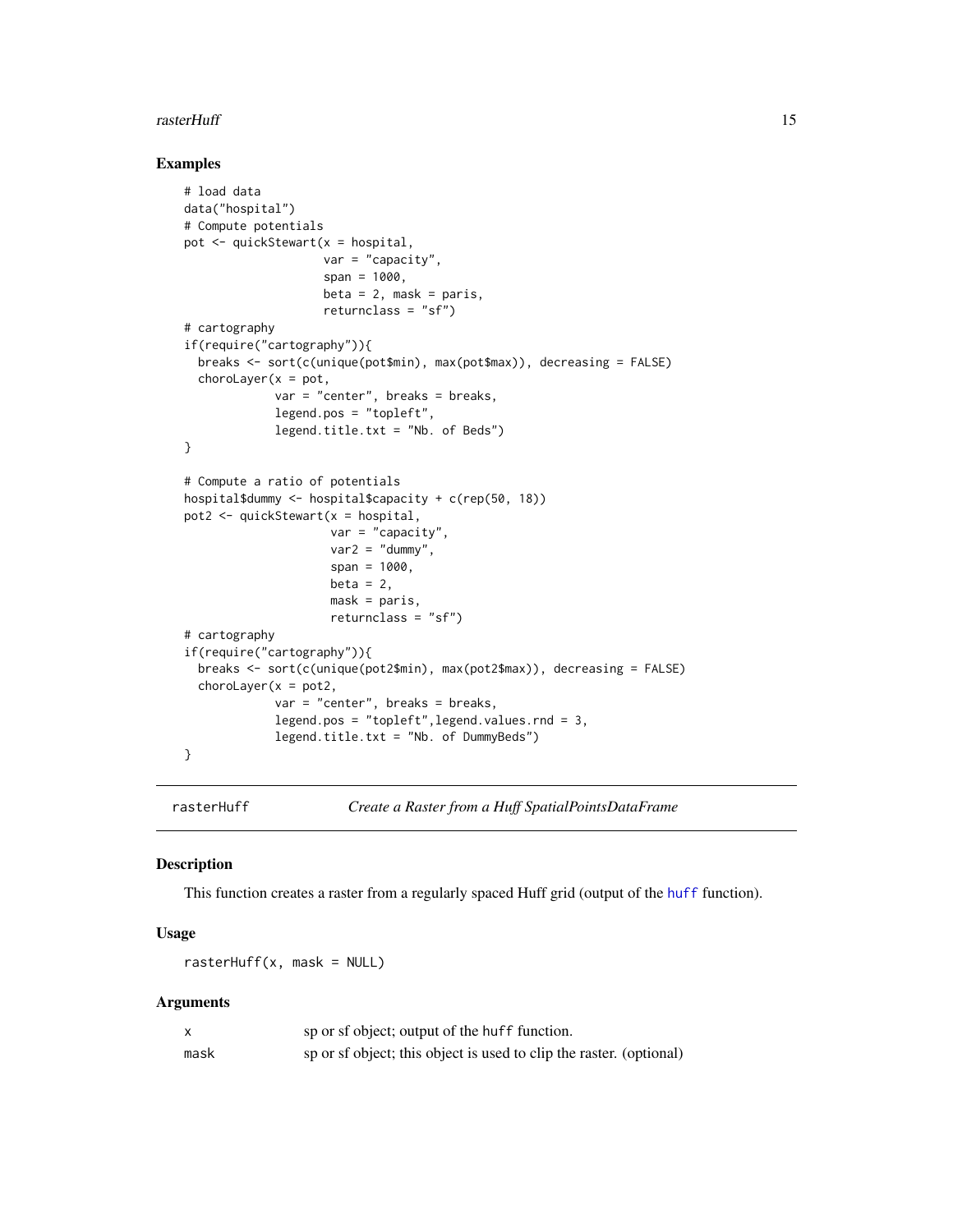## Value

Raster of catchment areas values.

## See Also

[huff,](#page-3-1) [plotHuff.](#page-9-1)

## Examples

```
library(raster)
data(hospital)
# Compute Huff catchment areas from known points (hospital) on a
# grid defined by its resolution
myhuff <- huff(knownpts = hospital, varname = "capacity",
               typefct = "exponential", span = 750, beta = 2,
               resolution = 100, mask = paris, returnclass = "sf")
# Create a raster of huff values
myhuffraster \leq rasterHuff(x = myhuff, mask = paris)
plot(myhuffraster)
```
<span id="page-15-1"></span>rasterReilly *Create a Raster from a Reilly Regular Grid*

#### Description

This function creates a raster from a regularly spaced Reilly grid (output of the [reilly](#page-17-1) function).

#### Usage

```
rasterReilly(x, mask = NULL)
```
## Arguments

|      | sp or sf object; output of the really function.                     |
|------|---------------------------------------------------------------------|
| mask | sp or sf object; this object is used to clip the raster. (optional) |

## Value

Raster of catchment areas values. The raster uses a RAT ([ratify](#page-0-0)) that contains the correspondance between raster values and catchement areas values. Use unique(levels(rasterName)[[1]]) to see the correpondance table.

## See Also

[reilly,](#page-17-1) [plotReilly.](#page-10-1)

<span id="page-15-0"></span>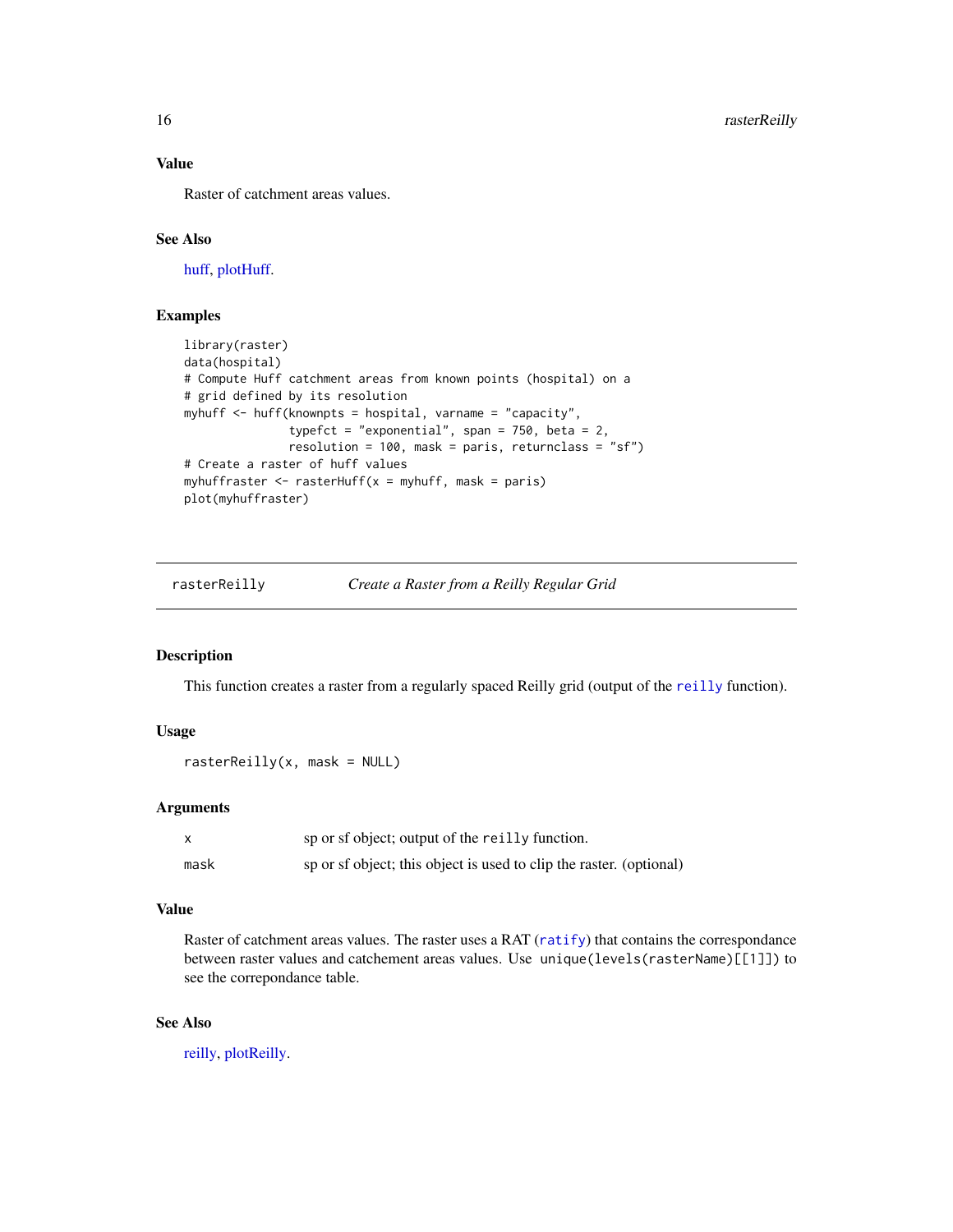#### <span id="page-16-0"></span>rasterStewart 17

#### Examples

```
library(raster)
data(hospital)
# Compute Reilly catchment areas from known points (hospital) on a
# grid defined by its resolution
myreilly <- reilly(knownpts = hospital, varname = "capacity",
                   typefct = "exponential", span = 1250, beta = 3,
                   resolution = 200, mask = paris, returnclass = "sf")
# Create a raster of reilly values
myreillyraster \leq rasterReilly(x = myreilly, mask = paris)
plot(myreillyraster, col = rainbow(18))
# Correspondance between raster values and reilly areas
head(unique(levels(myreillyraster)[[1]]))
```
<span id="page-16-1"></span>rasterStewart *Create a Raster from a Stewart Regular Grid*

#### Description

This function creates a raster from a regularly spaced Stewart points grid (output of the [stewart](#page-22-1) function).

#### Usage

```
rasterStewart(x, mask = NULL)
```
#### Arguments

|      | sp or sf object; output of the stewart function.                    |
|------|---------------------------------------------------------------------|
| mask | sp or sf object; this object is used to clip the raster. (optional) |

## Value

Raster of potential values.

#### See Also

[stewart,](#page-22-1) [quickStewart,](#page-12-1) [plotStewart,](#page-11-1) [CreateGrid,](#page-2-1) [CreateDistMatrix.](#page-1-1)

```
library(raster)
data(hospital)
# Compute Stewart potentials from known points (hospital) on a
# grid defined by its resolution
mystewart \leq stewart(knownpts = hospital, varname = "capacity",
                     typefct = "exponential", span = 1000, beta = 3,
                     resolution = 100, mask = paris)
# Create a raster of potentials values
```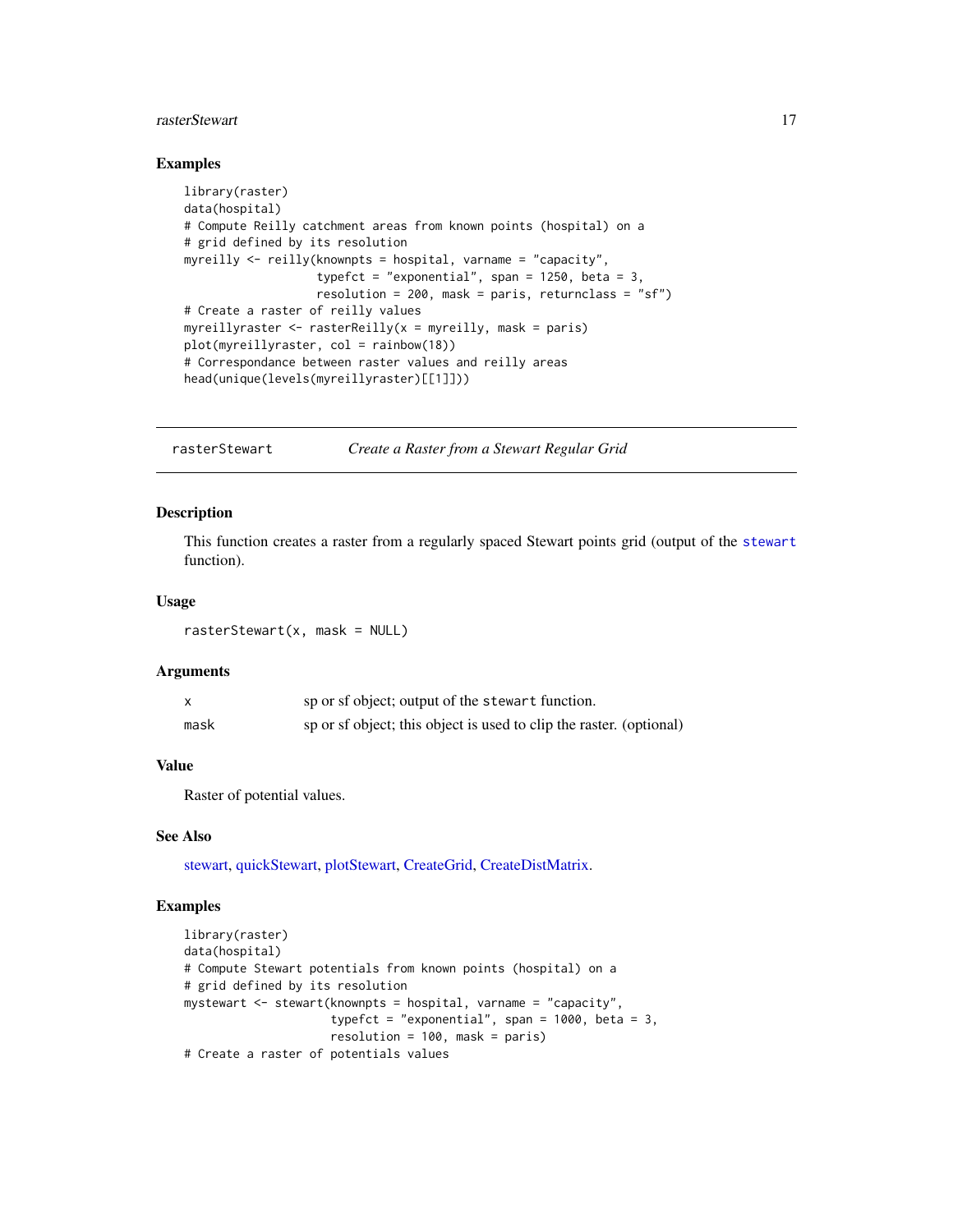```
mystewartraster \leq rasterStewart(x = mystewart, mask = paris)
plot(mystewartraster)
```
<span id="page-17-1"></span>reilly *Reilly Catchment Areas*

## Description

This function computes the catchment areas as defined by W.J. Reilly (1931).

## Usage

```
reilly(
 knownpts,
 unknownpts,
 matdist,
 varname,
  typefct = "exponential",
  span,
 beta,
 resolution,
 mask,
 bypassctrl = FALSE,
 longlat = TRUE,
  returnclass = "sp"
\mathcal{L}
```

| knownpts   | sp or sf object; this is the set of known observations to estimate the catchment<br>areas from.                                                                                                                                                                                                                                                                                                                     |
|------------|---------------------------------------------------------------------------------------------------------------------------------------------------------------------------------------------------------------------------------------------------------------------------------------------------------------------------------------------------------------------------------------------------------------------|
| unknownpts | sp or sf object; this is the set of unknown units for which the function computes<br>the estimates. Not used when resolution is set up. (optional)                                                                                                                                                                                                                                                                  |
| matdist    | matrix; distance matrix between known observations and unknown units for<br>which the function computes the estimates. Row names match the row names<br>of knownpts and column names match the row names of unknownpts. matdist<br>can contain any distance metric (time distance or euclidean distance for exam-<br>ple). If matdist is not set, the distance matrix is built with CreateDistMatrix.<br>(optional) |
| varname    | character; name of the variable in the knownpts dataframe from which values<br>are computed. Quantitative variable with no negative values.                                                                                                                                                                                                                                                                         |
| typefct    | character; spatial interaction function. Options are "pareto" (means power law)<br>or "exponential". If "pareto" the interaction is defined as: $(1 + alpha * mDis-$<br>tance) $\wedge$ (-beta). If "exponential" the interaction is defined as: exp(-alpha $*$<br>mDistance $\wedge$ beta). The alpha parameter is computed from parameters given by<br>the user (beta and span).                                  |

<span id="page-17-0"></span>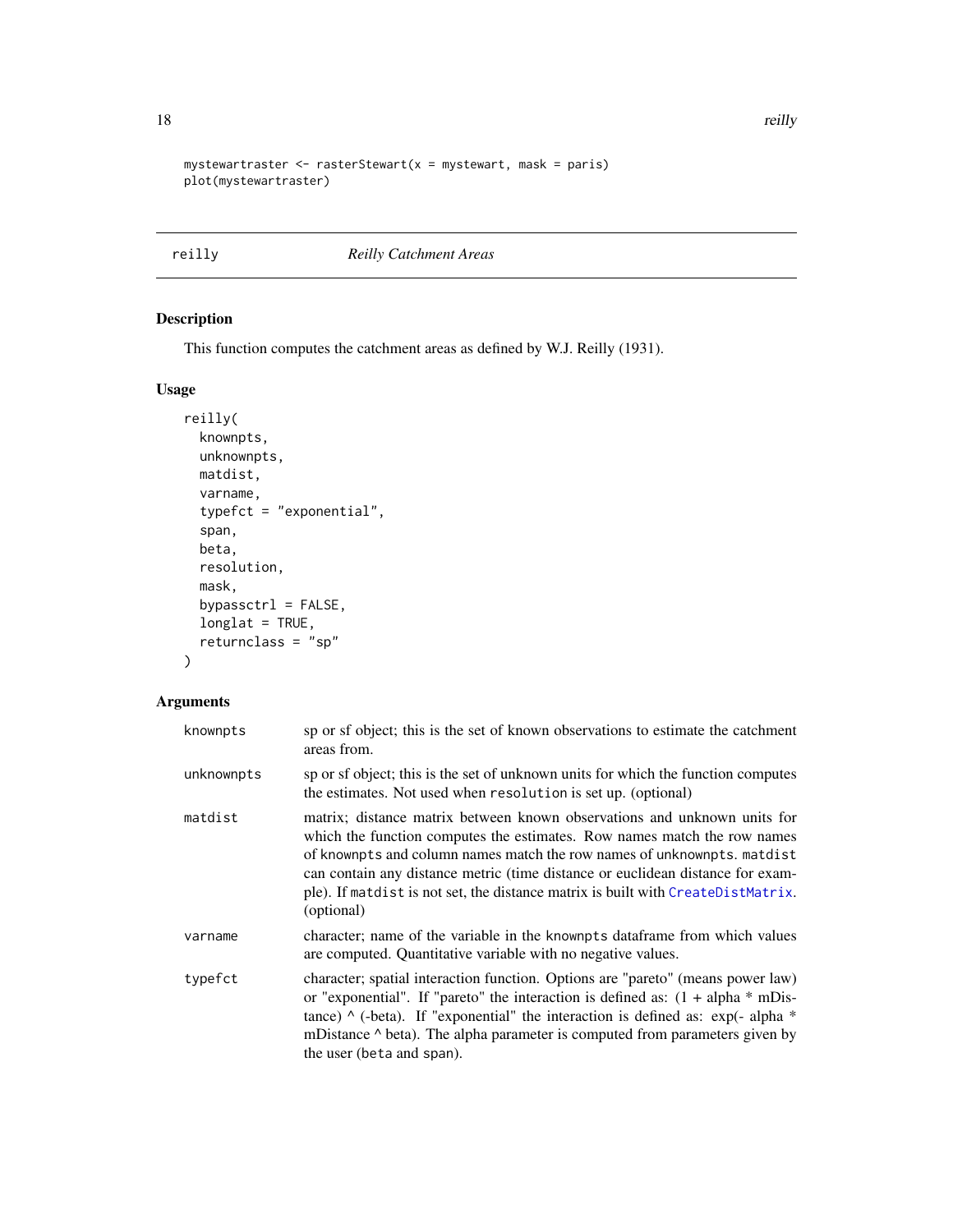<span id="page-18-0"></span>reilly the contract of the contract of the contract of the contract of the contract of the contract of the contract of the contract of the contract of the contract of the contract of the contract of the contract of the con

| span        | numeric; distance where the density of probability of the spatial interaction func-<br>tion equals 0.5.                                  |
|-------------|------------------------------------------------------------------------------------------------------------------------------------------|
| beta        | numeric; impedance factor for the spatial interaction function.                                                                          |
| resolution  | numeric; resolution of the output grid (in map units). If resolution is not set, the<br>grid will contain around 7250 points. (optional) |
| mask        | sp or sf object; the spatial extent of this object is used to create the regularly<br>spaced points output. (optional)                   |
| bypassctrl  | logical; bypass the distance matrix size control (see CreateDistMatrix De-<br>tails).                                                    |
| longlat     | logical; if FALSE, Euclidean distance, if TRUE Great Circle (WGS84 ellipsoid)<br>distance.                                               |
| returnclass | "sp" or "sf"; class of the returned object.                                                                                              |

## Value

Point object with the computed catchment areas in a new field named OUTPUT. Values match the row names of knownpts.

#### References

REILLY, W. J. (1931) The law of retail gravitation, W. J. Reilly, New York.

### See Also

[reilly,](#page-17-1) [rasterReilly,](#page-15-1) [plotReilly,](#page-10-1) [CreateGrid,](#page-2-1) [CreateDistMatrix.](#page-1-1)

```
# Create a grid of paris extent and 200 meters
# resolution
data(hospital)
mygrid <- CreateGrid(w = hospital, resolution = 200, returnclass = "sf")
# Create a distance matrix between known points (hospital) and mygrid
mymat <- CreateDistMatrix(knownpts = hospital, unknownpts = mygrid)
# Compute Reilly catchment areas from known points (hospital) on a given
# grid (mygrid) using a given distance matrix (mymat)
myreilly2 \leq reilly(knownpts = hospital, unknownpts = mygrid,
                    matdist = mymat, varname = "capacity",
                    typefct = "exponential", span = 1250,
                    beta = 3, mask = paris, returnclass = "sf")
# Compute Reilly catchment areas from known points (hospital) on a
# grid defined by its resolution
myreilly \le reilly(knownpts = hospital, varname = "capacity",
                   typefct = "exponential", span = 1250, beta = 3,
                   resolution = 200, mask = paris, returnclass = "sf")
# The function output an sf object
class(myreilly)
# The OUTPUT field values match knownpts row names
head(unique(myreilly$OUTPUT))
```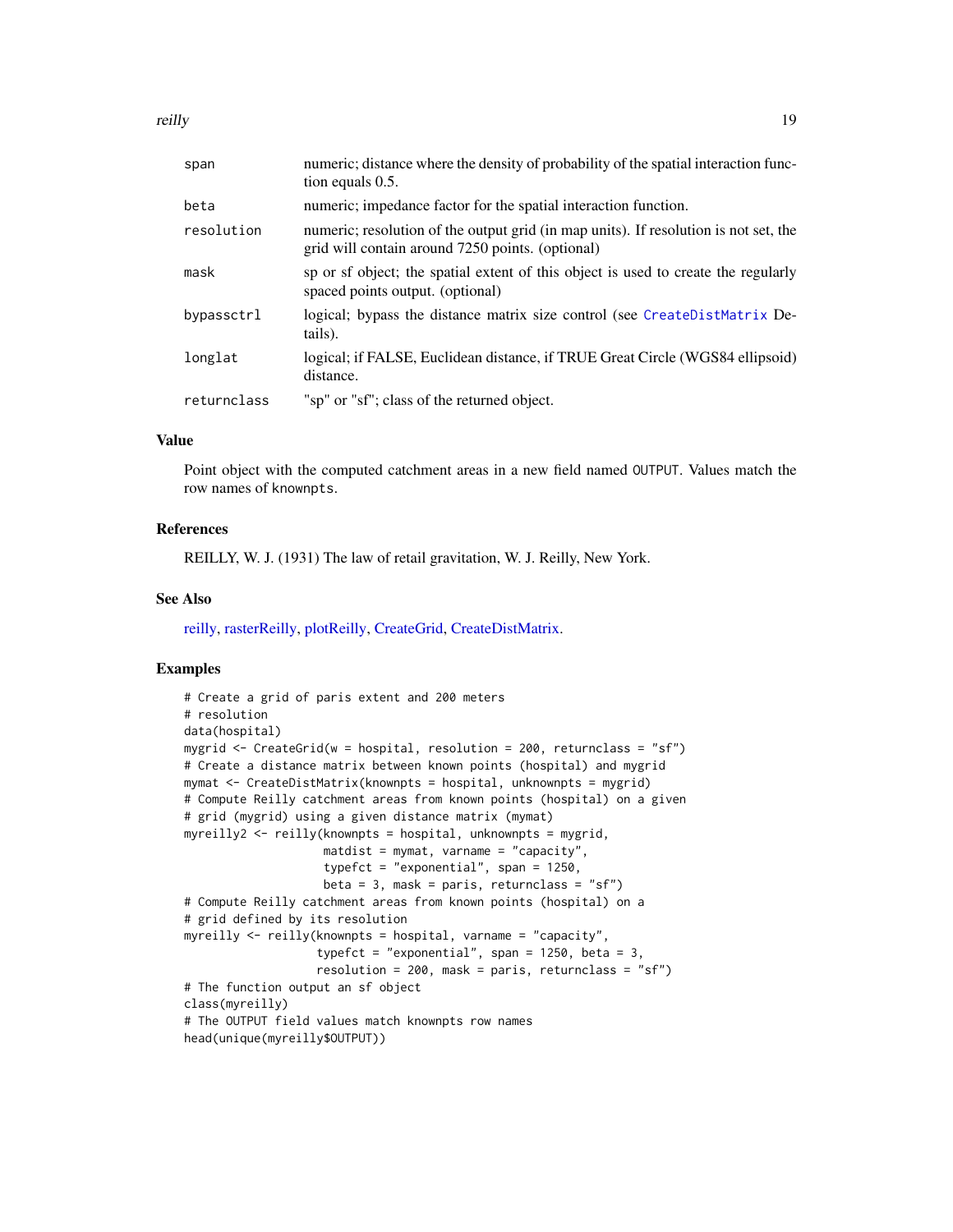<span id="page-19-0"></span>

## Description

This function computes a distance weighted mean. It offers the same parameters as [stewart](#page-22-1): user defined distance matrix, user defined impedance function (power or exponential), user defined exponent.

## Usage

```
smoothy(
 knownpts,
 unknownpts,
 matdist,
 varname,
  typefct = "exponential",
  span,
 beta,
 resolution,
 mask,
 bypassctrl = FALSE,
 longlat = TRUE,returnclass = "sp"
)
```

| knownpts   | sp or sf object; this is the set of known observations to estimate the potentials<br>from.                                                                                                                                                                                                                                                                                                                       |
|------------|------------------------------------------------------------------------------------------------------------------------------------------------------------------------------------------------------------------------------------------------------------------------------------------------------------------------------------------------------------------------------------------------------------------|
| unknownpts | sp or sf object; this is the set of unknown units for which the function computes<br>the estimates. Not used when resolution is set up. (optional)                                                                                                                                                                                                                                                               |
| matdist    | matrix; distance matrix between known observations and unknown units for<br>which the function computes the estimates. Row names match the row names<br>of knownpts and column names match the row names of unknownpts. matdist<br>can contain any distance metric (time distance or euclidean distance for exam-<br>ple). If matdist is NULL, the distance matrix is built with CreateDistMatrix.<br>(optional) |
| varname    | character; name of the variable in the knownpts dataframe from which potentials<br>are computed. Quantitative variable with no negative values.                                                                                                                                                                                                                                                                  |
| typefct    | character; spatial interaction function. Options are "pareto" (means power law)<br>or "exponential". If "pareto" the interaction is defined as: $(1 + alpha * mDis-$<br>tance) $\wedge$ (-beta). If "exponential" the interaction is defined as: exp(-alpha $*$<br>mDistance $\wedge$ beta). The alpha parameter is computed from parameters given by<br>the user (beta and span).                               |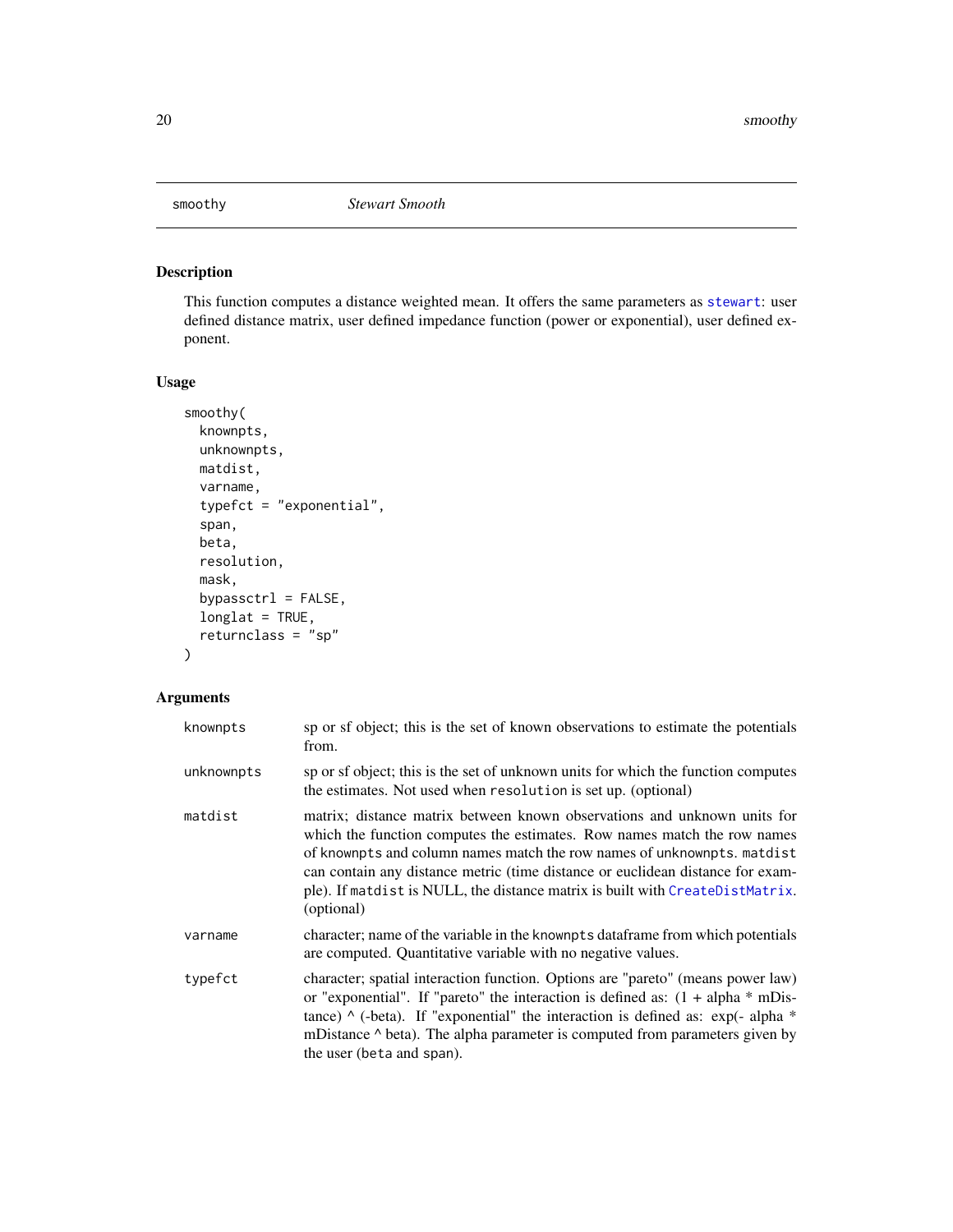#### <span id="page-20-0"></span>smoothy 21

| span        | numeric; distance where the density of probability of the spatial interaction func-<br>tion equals 0.5.                                  |
|-------------|------------------------------------------------------------------------------------------------------------------------------------------|
| beta        | numeric; impedance factor for the spatial interaction function.                                                                          |
| resolution  | numeric; resolution of the output grid (in map units). If resolution is not set, the<br>grid will contain around 7250 points. (optional) |
| mask        | sp or sf object; the spatial extent of this object is used to create the regularly<br>spaced points output. (optional)                   |
| bypassctrl  | logical; bypass the distance matrix size control (see CreateDistMatrix De-<br>tails).                                                    |
| longlat     | logical; if FALSE, Euclidean distance, if TRUE Great Circle (WGS84 ellipsoid)<br>distance.                                               |
| returnclass | "sp" or "sf"; class of the returned object.                                                                                              |

### Value

Point object with the computed distance weighted mean in a new field named OUTPUT.

#### See Also

[stewart.](#page-22-1)

```
# Create a grid of paris extent and 200 meters
# resolution
data(hospital)
mygrid <- CreateGrid(w = paris, resolution = 200, returnclass = "sf")
# Create a distance matrix between known points (hospital) and mygrid
mymat <- CreateDistMatrix(knownpts = hospital, unknownpts = mygrid)
# Compute distance weighted mean from known points (hospital) on a given
# grid (mygrid) using a given distance matrix (mymat)
mysmoothy <- smoothy(knownpts = hospital, unknownpts = mygrid,
                     matdist = mymat, varname = "capacity",
                     typefct = "exponential", span = 1250,
                     beta = 3, mask = paris, returnclass = "sf")
# Compute distance weighted mean from known points (hospital) on a
# grid defined by its resolution
mysmoothy2 <- smoothy(knownpts = hospital, varname = "capacity",
                      typefct = "exponential", span = 1250, beta = 3,
                      resolution = 200, mask = paris, returnclass = "sf")
# The two methods have the same result
identical(mysmoothy, mysmoothy2)
# Computed values
summary(mysmoothy$OUTPUT)
```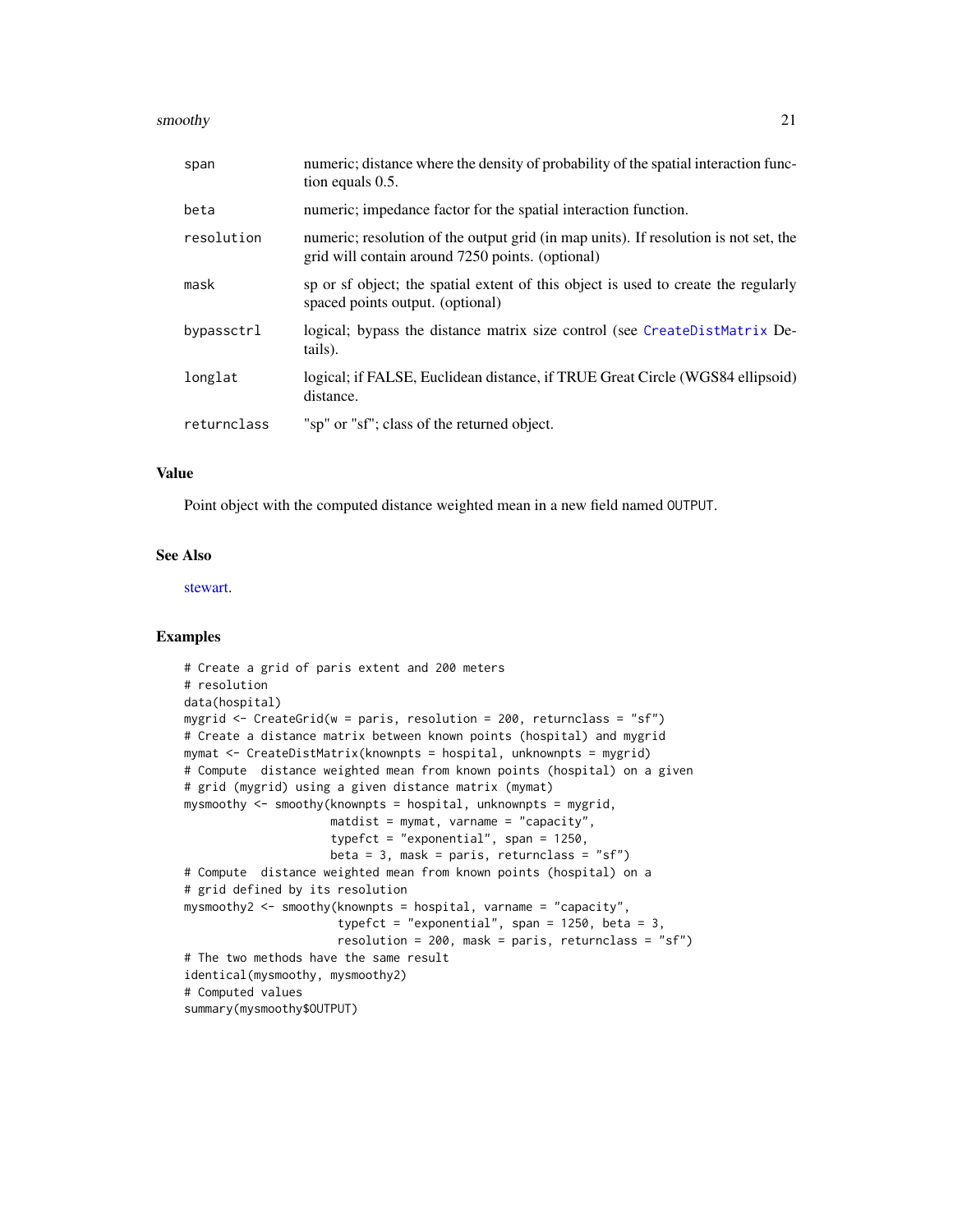<span id="page-21-0"></span>SpatialPosition *Spatial Position Package*

#### Description

Computes spatial position models:

- Stewart potentials,
- Reilly catchment areas,
- Huff catchment areas.

An introduction to the package conceptual background and usage:

```
- vignette(topic = "SpatialPosition")
A Stewart potentials use case:
```

```
- vignette(topic = "StewartExample").
```
#### References

COMMENGES H., GIRAUD, T., LAMBERT, N. (2016) "ESPON FIT: Functional Indicators for Spatial-Aware Policy-Making", Cartographica: The International Journal for Geographic Information and Geovisualization, 51(3): 127-136.

spatMask *Paris Perimeter*

## Description

A SpatialPolygonsDataFrame of the Paris perimeter.

### Details

This is a deprecated dataset.

spatPts *Public Hospitals*

#### Description

A SpatialPointsDataFrame of 18 public hospitals with their capacity (Capacite field = number of beds).

#### Details

This is a deprecated dataset.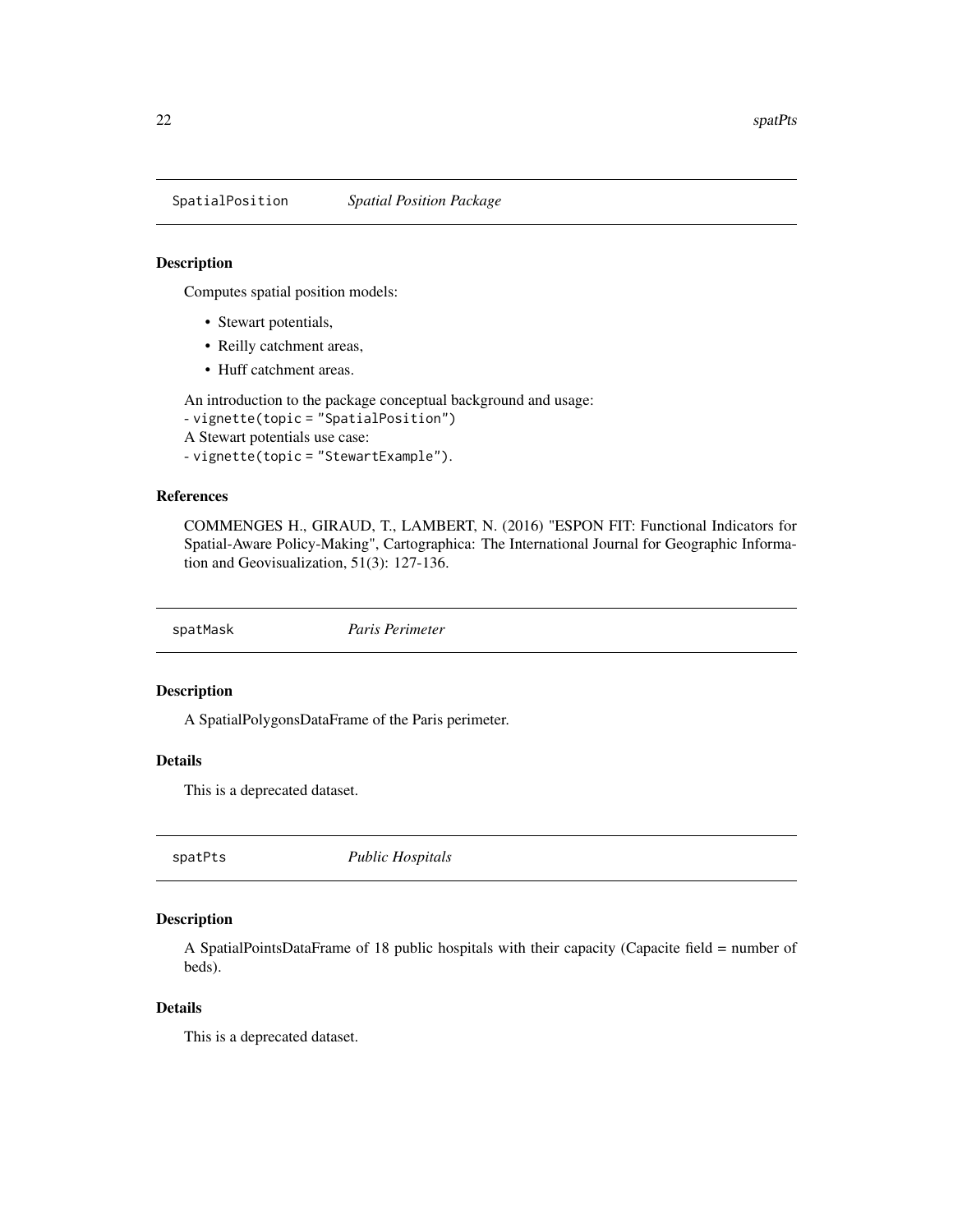<span id="page-22-0"></span>

## Description

A SpatialPolygonsDataFrame of the 20 spatial arrondissements of the Paris.

## Details

This is a deprecated dataset.

<span id="page-22-1"></span>stewart *Stewart Potentials*

## Description

This function computes the potentials as defined by J.Q. Stewart (1942).

## Usage

```
stewart(
  knownpts,
  unknownpts,
  matdist,
  varname,
  typefct = "exponential",
  span,
  beta,
  resolution,
  mask,
  bypassctrl = FALSE,
  longlat = TRUE,
  returnclass = "sp"
\mathcal{L}
```

| knownpts   | sp or sf object; this is the set of known observations to estimate the potentials<br>from.                                                                                                                                                                                                                                                                                                                          |
|------------|---------------------------------------------------------------------------------------------------------------------------------------------------------------------------------------------------------------------------------------------------------------------------------------------------------------------------------------------------------------------------------------------------------------------|
| unknownpts | sp or sf object; this is the set of unknown units for which the function computes<br>the estimates. Not used when resolution is set up. (optional)                                                                                                                                                                                                                                                                  |
| matdist    | matrix; distance matrix between known observations and unknown units for<br>which the function computes the estimates. Row names match the row names<br>of knownpts and column names match the row names of unknownpts. matdist<br>can contain any distance metric (time distance or euclidean distance for exam-<br>ple). If matdist is missing, the distance matrix is built with CreateDistMatrix.<br>(optional) |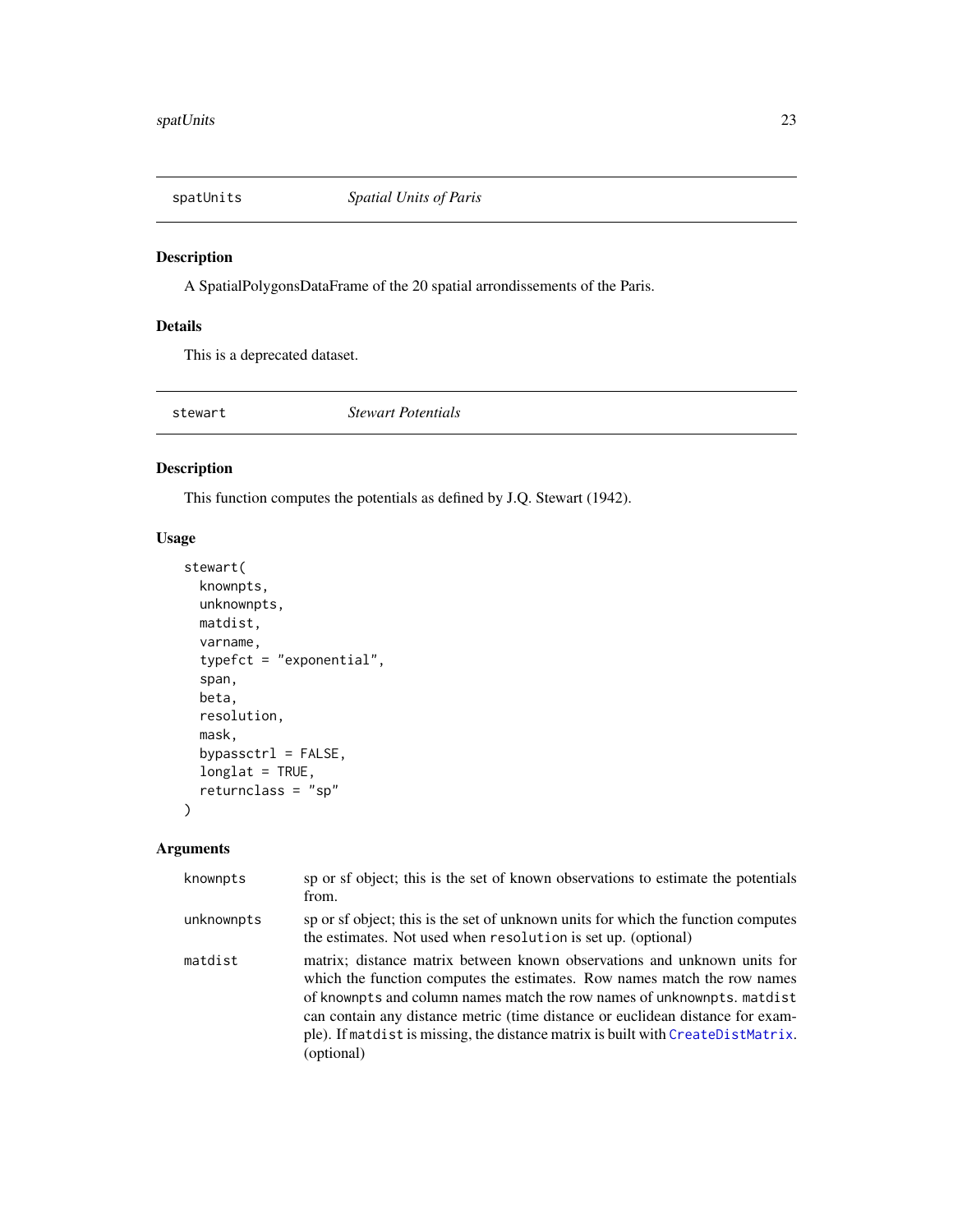<span id="page-23-0"></span>

| character; name of the variable in the knownpts dataframe from which potentials<br>are computed. Quantitative variable with no negative values.                                                                                                                                                                                                                                     |
|-------------------------------------------------------------------------------------------------------------------------------------------------------------------------------------------------------------------------------------------------------------------------------------------------------------------------------------------------------------------------------------|
| character; spatial interaction function. Options are "pareto" (means power law)<br>or "exponential". If "pareto" the interaction is defined as: $(1 + alpha * mDis-$<br>tance) $\wedge$ (-beta). If "exponential" the interaction is defined as: exp(- alpha $*$<br>mDistance $\wedge$ beta). The alpha parameter is computed from parameters given by<br>the user (beta and span). |
| numeric; distance where the density of probability of the spatial interaction func-<br>tion equals 0.5.                                                                                                                                                                                                                                                                             |
| numeric; impedance factor for the spatial interaction function.                                                                                                                                                                                                                                                                                                                     |
| numeric; resolution of the output grid (in map units). If resolution is not set, the<br>grid will contain around 7250 points. (optional)                                                                                                                                                                                                                                            |
| sp or sf object; the spatial extent of this object is used to create the regularly<br>spaced points output. (optional)                                                                                                                                                                                                                                                              |
| logical; bypass the distance matrix size control (see CreateDistMatrix De-<br>tails).                                                                                                                                                                                                                                                                                               |
| logical; if FALSE, Euclidean distance, if TRUE Great Circle (WGS84 ellipsoid)<br>distance.                                                                                                                                                                                                                                                                                          |
| "sp" or "sf"; class of the returned object.                                                                                                                                                                                                                                                                                                                                         |
|                                                                                                                                                                                                                                                                                                                                                                                     |

### Value

Point object with the computed potentials in a new field named OUTPUT.

#### References

STEWART J.Q. (1942) "Measure of the influence of a population at a distance", Sociometry, 5(1): 63-71.

#### See Also

[rasterStewart,](#page-16-1) [plotStewart,](#page-11-1) [quickStewart,](#page-12-1) [isopoly,](#page-5-1) [CreateGrid,](#page-2-1) [CreateDistMatrix.](#page-1-1)

```
# Create a grid of paris extent and 200 meters
# resolution
data(hospital)
mygrid <- CreateGrid(w = paris, resolution = 200, returnclass = "sf")
# Create a distance matrix between known points (spatPts) and mygrid
mymat <- CreateDistMatrix(knownpts = hospital, unknownpts = mygrid)
# Compute Stewart potentials from known points (spatPts) on a given
# grid (mygrid) using a given distance matrix (mymat)
mystewart <- stewart(knownpts = hospital, unknownpts = mygrid,
                    matdist = mymat, varname = "capacity",
                     typefct = "exponential", span = 1250,
                    beta = 3, mask = paris, returnclass = "sf")
# Compute Stewart potentials from known points (spatPts) on a
```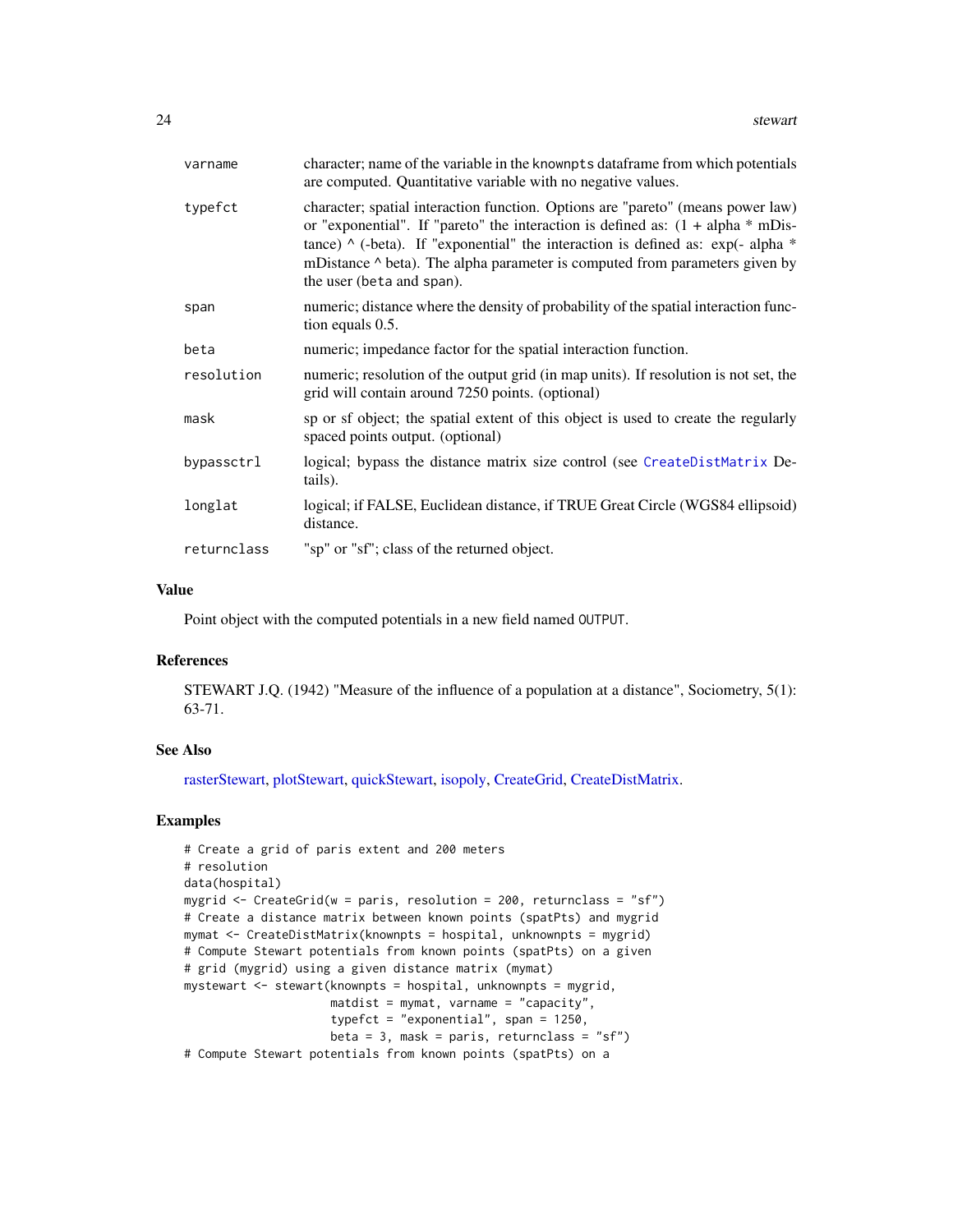#### stewart 25

# grid defined by its resolution mystewart2 <- stewart(knownpts = hospital, varname = "capacity", typefct = "exponential", span =  $1250$ , beta = 3, resolution = 200, mask = paris, returnclass = "sf") # The two methods have the same result identical(mystewart, mystewart2) # the function output a sf data.frame class(mystewart) # Computed values summary(mystewart\$OUTPUT)